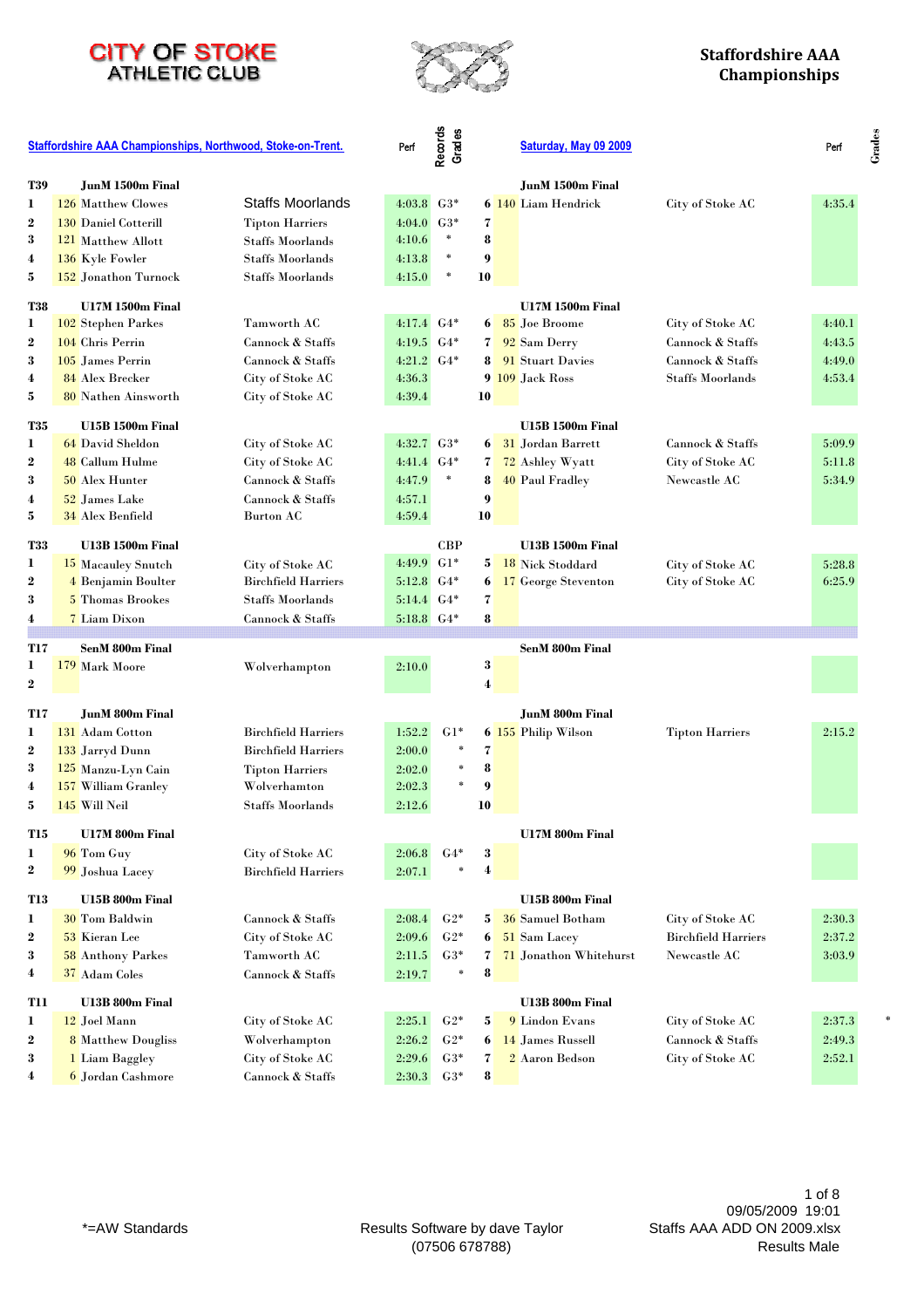



|                  | Staffordshire AAA Championships, Northwood, Stoke-on-Trent. |                            | Perf | Records<br>Grades     |                         | Saturday, May 09 2009         |                   |                   | Perf | Grades       |
|------------------|-------------------------------------------------------------|----------------------------|------|-----------------------|-------------------------|-------------------------------|-------------------|-------------------|------|--------------|
| <b>T30</b>       | <b>SenM 400m Final</b>                                      | $Wind =$                   |      |                       |                         | <b>SenM 400m Final</b>        |                   | $\mathbf{Wind} =$ |      |              |
| 1                | 164 Daniel Cash                                             | Tamworth AC                | 50.9 | $\ast$                |                         | 5 186 Kevin Sammons           | Cannock & Staffs  |                   | 0.0  | $G1*$        |
| $\boldsymbol{2}$ | 191 Robin Smith                                             | City of Stoke AC           | 53.0 | $\ast$                | 6                       |                               |                   |                   |      |              |
| 3                | 168 Jamie Fletcher                                          | Derby AC                   | 54.9 |                       | 7                       |                               |                   |                   |      |              |
| 4                | 160 Shaun Ainge                                             | Cannock & Staffs           | 59.0 |                       | 8                       |                               |                   |                   |      |              |
| <b>T29</b>       | Jun M 400m Final                                            | $Wind =$                   |      |                       |                         | Jun M 400m Final              |                   | $Wind =$          |      |              |
| 1                | 141 Tom Hinton                                              | <b>Birchfield Harriers</b> |      | $50.2\quad G2*$       |                         | 5 138 Jamie Graham            | Cannock & Staffs  |                   | 59.3 |              |
| $\boldsymbol{2}$ | 148 Matthew Scragg                                          | City of Stoke AC           | 53.9 | $\ast$                | 6                       |                               |                   |                   |      |              |
| 3                | 146 Ben Newman                                              | <b>Birchfield Harriers</b> | 55.6 |                       | $\overline{\mathbf{z}}$ |                               |                   |                   |      |              |
| 4                | 149 Adam Smith                                              | Cannock & Staffs           | 56.1 |                       | 8                       |                               |                   |                   |      |              |
| <b>T29</b>       | U17M 400m Final                                             | $Wind =$                   |      |                       |                         | U17M 400m Final               |                   | $Wind =$          |      |              |
| 1                | 84 Alex Brecker                                             | City of Stoke AC           | 57.0 |                       | 3                       |                               |                   |                   |      |              |
| $\bf{2}$         |                                                             |                            |      |                       | 4                       |                               |                   |                   |      |              |
| <b>T4</b>        | <b>U15B 400m</b>                                            | Heat <sub>2</sub><br>Wind  |      |                       |                         | <b>U15B400m</b>               | Heat <sub>2</sub> | $Wind =$          |      |              |
| 1                | 46 Matthew Hudson-Smith                                     | <b>Birchfield Harriers</b> | 55.5 | $G2*$                 | $\mathbf{1}$            | 53 Kieran Lee                 | City of Stoke AC  |                   | 58.5 | $G4*$        |
| $\bf{2}$         | 68 Ryan Terry                                               | Cannock & Staffs           | 59.6 | $\ast$                | $\boldsymbol{2}$        | 56 Matthew Mayne              | Cannock & Staffs  |                   | 59.4 | $\mathbf{x}$ |
| 3                | 37 Adam Coles                                               | Cannock & Staffs           | 60.4 | $\ast$                | 3                       | <b>66</b> Stephen Sutton      | Cannock & Staffs  |                   | 61.1 |              |
| 4                | 42 Joseph Gates                                             | <b>Burton AC</b>           | 65.1 |                       | 4                       | <b>44 Max Grosvenor-Hayes</b> | Cannock & Staffs  |                   | 62.8 |              |
| 5                | 71 Jonathon Whitehurst                                      | Newcastle AC               | 75.4 |                       | 5                       |                               |                   |                   |      |              |
| 6                |                                                             |                            |      |                       | 6                       |                               |                   |                   |      |              |
| <b>T28</b>       | <b>U15B 400m</b>                                            | $Wind =$                   |      |                       |                         | <b>U15B 400m</b>              |                   | $Wind =$          |      |              |
| 1                | 46 Matthew Hudson-Smith                                     | <b>Birchfield Harriers</b> |      | $53.4 \text{ } G1*$   | 5.                      | 68 Ryan Terry                 | Cannock & Staffs  |                   | 59.5 | $\ast$       |
| $\boldsymbol{2}$ | 56 Matthew Mayne                                            | Cannock & Staffs           |      | $55.6\quad G2*$       | 6                       | 37 Adam Coles                 | Cannock & Staffs  |                   | 60.9 | $\star$      |
| 3                | 53 Kieran Lee                                               | City of Stoke AC           |      | 55.8 G <sub>2</sub> * |                         | 44 Max Grosvenor-Hayes        | Cannock & Staffs  |                   | 62.8 |              |
| 4                | <b>66</b> Stephen Sutton                                    | Cannock & Staffs           |      | 56.9 G3*              |                         | 42 Joseph Gates               | Burton AC         |                   | 66.6 |              |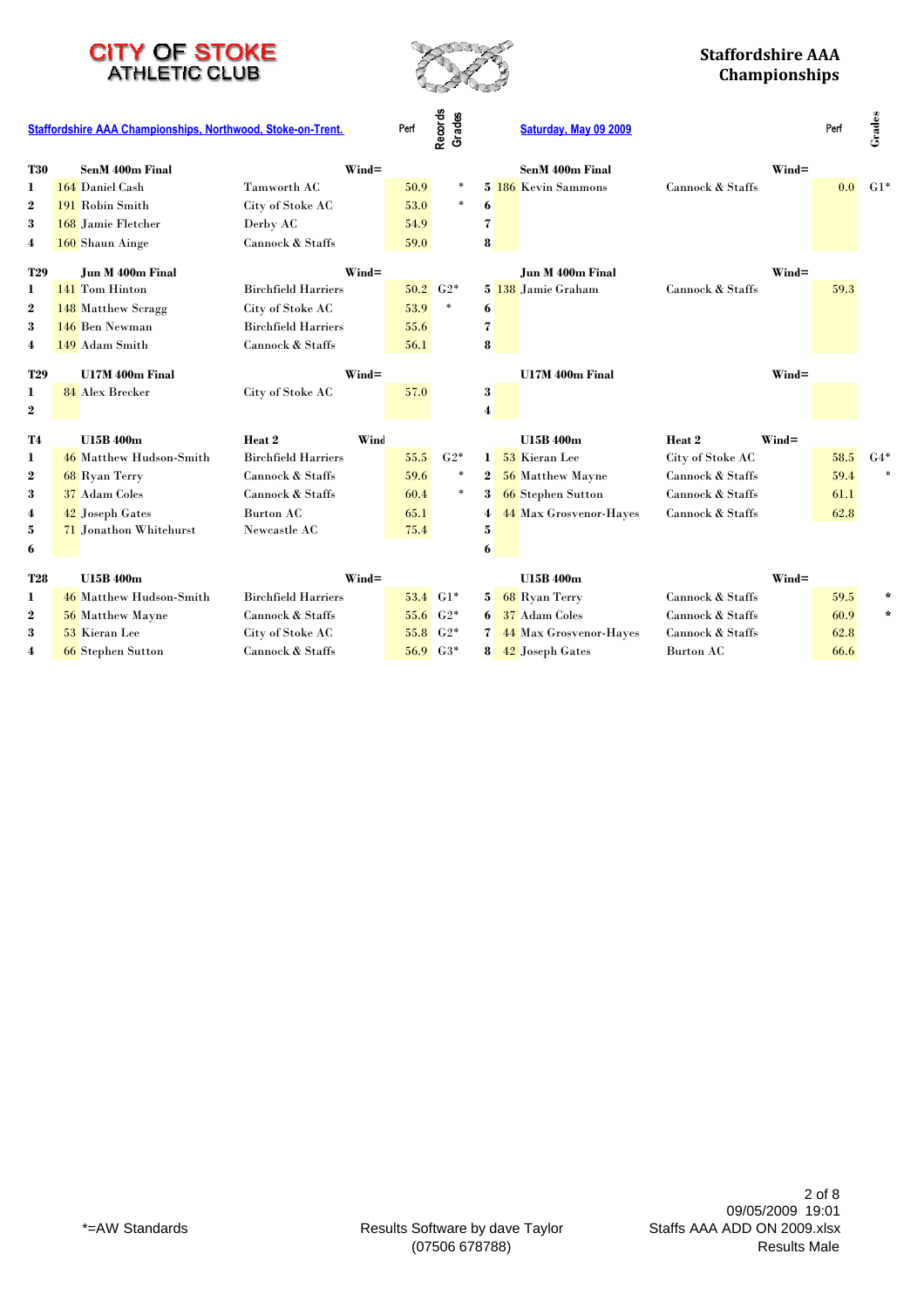



#### **Staffordshire AAA Championships**

**Grades**

|                  | Staffordshire AAA Championships, Northwood, Stoke-on-Trent. |                             | Perf   | Records<br>Grades   |                  | Saturday, May 09 2009         |                            |                   | Perf       | Grades |
|------------------|-------------------------------------------------------------|-----------------------------|--------|---------------------|------------------|-------------------------------|----------------------------|-------------------|------------|--------|
| <b>T59</b>       | <b>SenM 200m Final</b>                                      | $\mathbf{Wind}$ =           | $+2.7$ |                     |                  | <b>SenM 200m Final</b>        |                            | $\mathbf{Wind} =$ | $+2.7$     |        |
| 1                | 181 Alex Nelson                                             | Sale Harriers               | 22.0   | $G2*$               |                  | 5 189 Ryan Farrington         | <b>Birchfield Harriers</b> |                   | 23.2       |        |
| $\bf{2}$         | 172 Jonathon Hornblow                                       | Derby AC                    | 22.3   | $G3*$               |                  | <b>6 170 Brenton Hardware</b> | <b>Birchfield Harriers</b> |                   | 24.2       |        |
| 3                | 176 Dwayne Lewis                                            | <b>Birchfield Harriers</b>  | 22.4   | $G3*$               |                  | 7 168 Jamie Fletcher          | Derby AC                   |                   | 24.7       |        |
| 4                | 169 Jamie Gill                                              | Derby AC                    | 22.7   | $\ast$              |                  | 8 186 Kevin Sammons           | Cannock & Staffs           |                   | 30.8       |        |
| T58              | <b>JunM 200m Final</b>                                      | $\mathbf{Wind} =$           | $+2.3$ |                     |                  | <b>JunM 200m Final</b>        |                            | $Wind =$          | $+2.3$     |        |
| 1                | 141 Tom Hinton                                              | <b>Birchfield Harriers</b>  | 23.5   | $\ast$              | 5                |                               |                            |                   |            |        |
| $\boldsymbol{2}$ | 148 Matthew Scragg                                          | City of Stoke AC            | 24.0   |                     | 6                |                               |                            |                   |            |        |
| 3                | 146 Ben Newman                                              | <b>Birchfield Harriers</b>  | 24.3   |                     | 7                |                               |                            |                   |            |        |
| 4                | 150 Thomas Smith                                            | Cannock & Staffs            | 28.3   |                     | 8                |                               |                            |                   |            |        |
| T56              | U17M 200m Final                                             | $\mathbf{Wind}$ =           | $+1.1$ |                     |                  | U17M 200m Final               |                            | $Wind =$          | $+1.1$     |        |
| 1                | 112 Peter Watling                                           | Wolverhamton                | 23.9   | $G4*$               | 3 <sup>1</sup>   | 83 Andrew Bedson              | City of Stoke AC           |                   | 26.4       |        |
| $\boldsymbol{2}$ | 101 Christopher Morris                                      | Cannock & Staffs            | 25.0   |                     | $\boldsymbol{4}$ |                               |                            |                   |            |        |
| <b>T42</b>       | <b>U15B 200m</b>                                            | Heat 1<br>$\mathbf{Wind} =$ | $+3.5$ |                     |                  | <b>U15B 200m</b>              | Heat 2                     | $Wind =$          | $+2.5$     |        |
| 1                | 46 Matthew Hudson-Smith                                     | <b>Birchfield Harriers</b>  | 25.0   | $G4*$               |                  | 1 62 Feron Sawyers            | Wolverhamton               |                   | $23.8$ G1* |        |
| $\boldsymbol{2}$ | 35 Jason Bennett                                            | <b>Birchfield Harriers</b>  | 28.0   |                     |                  | 2 41 Immanuel Gardner         | Wolverhamton               |                   | 25.7       |        |
| 3                | 57 Brandon Millward                                         | City of Stoke AC            | 29.9   |                     | 3                | 49 Kieran Humpage             | City of Stoke AC           |                   | 26.1       |        |
| 4                | 42 Joseph Gates                                             | Burton AC                   | 32.3   |                     | 4                | 47 Alexander Hulme            | City of Stoke AC           |                   | 26.7       |        |
| 5                | 33 Jack Beavis                                              | Burton AC                   | 33.2   |                     | 5                | 55 Josh Lowe                  | <b>Birchfield Harriers</b> |                   | 27.3       |        |
| 6                |                                                             |                             |        |                     | 6                | 59 Nathan Petherick           | City of Stoke AC           |                   | 27.7       |        |
| 7                |                                                             |                             |        |                     | 7                | 44 Max Grosvenor-Hayes        | Cannock & Staffs           |                   | 27.8       |        |
| 8                |                                                             |                             |        |                     | 8                | 70 Anthony Whitehead          | City of Stoke AC           |                   | 29.3       |        |
| T53              | U15B 200m Final                                             | $Wind =$                    | $+0.4$ |                     |                  | U15B 200m Final               |                            | $Wind =$          | $+0.4$     |        |
| 1                | 62 Feron Sawyers                                            | Wolverhamton                |        | $23.4 \text{ } GHz$ |                  | 5 47 Alexander Hulme          | City of Stoke AC           |                   | 26.5       |        |
| $\boldsymbol{2}$ | 46 Matthew Hudson-Smith                                     | <b>Birchfield Harriers</b>  | 24.4   | $G3*$               | 6                | 55 Josh Lowe                  | <b>Birchfield Harriers</b> |                   | 27.0       |        |
| 3                | 41 Immanuel Gardner                                         | Wolverhamton                | 25.2   | $G4*$               | $\tau$           | 57 Brandon Millward           | City of Stoke AC           |                   | 30.6       |        |
| 4                | 49 Kieran Humpage                                           | City of Stoke AC            | 26.0   | $\ast$              | 8                |                               |                            |                   |            |        |
| <b>T40</b>       | U13B 200m                                                   | $Wind =$<br>Heat 1          | $-1.3$ |                     |                  | U13B 200m                     | Heat 2                     | $Wind =$          | $-1.3$     |        |
| 1                | 3 Joshua Billington                                         | City of Stoke AC            | 29.5   | $\ast$              |                  | 1 12 Joel Mann                | City of Stoke AC           |                   | 29.3       |        |
| $\boldsymbol{2}$ | 24 Charlie Cook                                             | City of Stoke AC            | 30.2   |                     | $\boldsymbol{2}$ | 9 Lindon Evans                | City of Stoke AC           |                   | 30.3       |        |
| 3                | 20 Daniel Watling                                           | Wolverhampton               | 31.5   |                     | 3                | <b>8</b> Matthew Dougliss     | Wolverhampton              |                   | 30.5       |        |
| 4                | 16 Ryan Sproston                                            | City of Stoke AC            | 33.3   |                     | 4                | 10 Haydn Francis              | <b>Birchfield Harriers</b> |                   | 32.2       |        |
| 5                |                                                             |                             |        |                     | 5.               | 21 Christopher Whitehurst     | Newcastle AC               |                   | 33.6       |        |
| 6                |                                                             |                             |        |                     | 6                |                               |                            |                   |            |        |
| 7                |                                                             |                             |        |                     | 7                |                               |                            |                   |            |        |
| 8                |                                                             |                             |        |                     | 8                |                               |                            |                   |            |        |
| <b>T52</b>       | U13B 200m Final                                             | $\mathbf{Wind}$ =           | $+3.7$ |                     |                  | U13B 200m Final               |                            | $Wind =$          | $+3.7$     |        |
| 1                | 3 Joshua Billington                                         | City of Stoke AC            | 28.7   | $G4*$               | 5                | <b>8</b> Matthew Dougliss     | Wolverhampton              |                   | 30.1       |        |
| $\boldsymbol{2}$ | 12 Joel Mann                                                | City of Stoke AC            | 28.9   | $G4*$               | 6                | 20 Daniel Watling             | Wolverhampton              |                   | 31.8       |        |
| 3                | 9 Lindon Evans                                              | City of Stoke AC            | 29.6   |                     | 7                | 10 Haydn Francis              | <b>Birchfield Harriers</b> |                   | 32.2       |        |
| 4                | 24 Charlie Cook                                             | City of Stoke AC            | 30.0   |                     |                  | 8 16 Ryan Sproston            | City of Stoke AC           |                   | $33.4\,$   |        |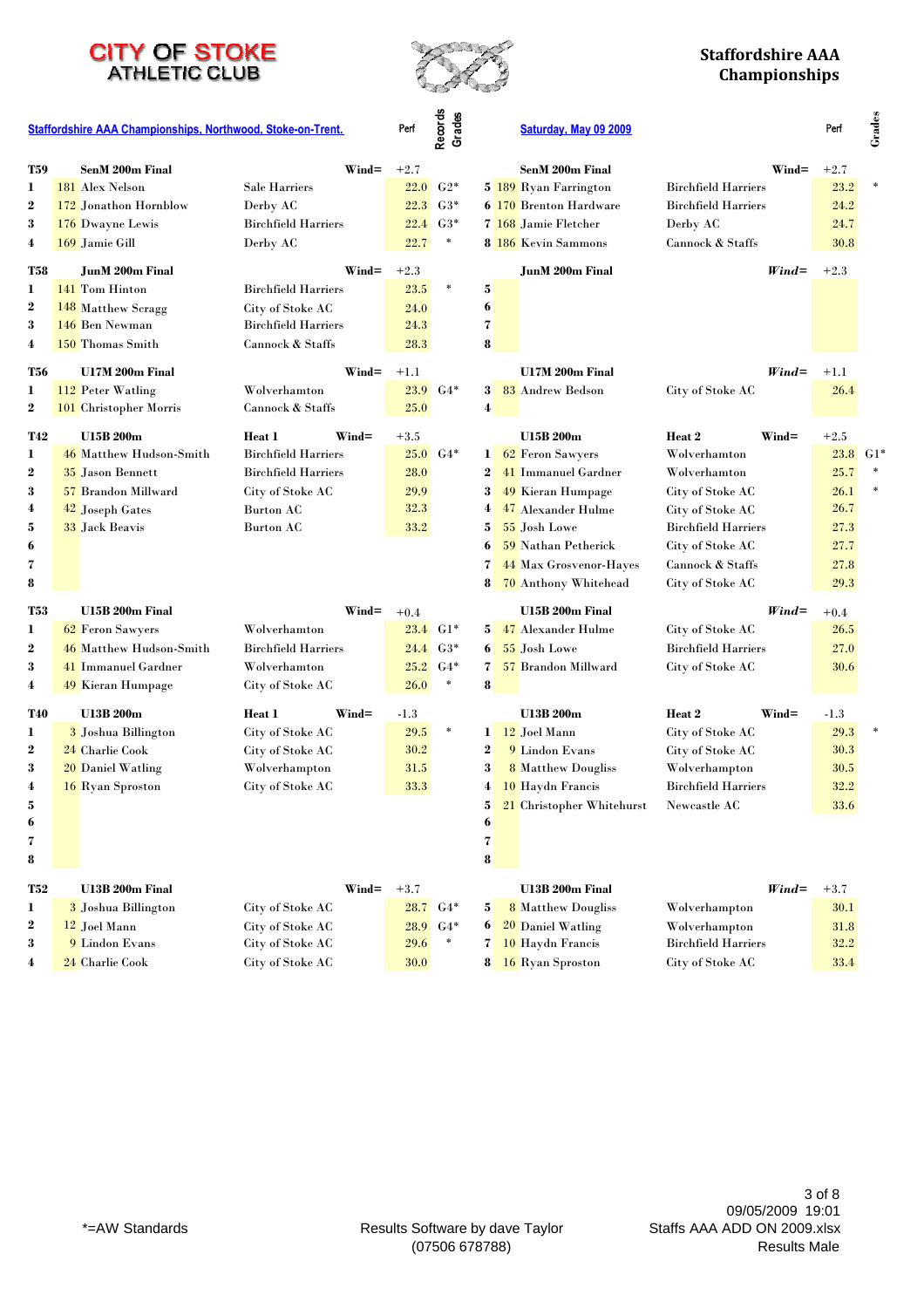



|                       | Staffordshire AAA Championships, Northwood, Stoke-on-Trent. |                                      | Perf   | Records<br>Grades   |                           | Saturday, May 09 2009         |                                                          |                   | Perf            | Grades |
|-----------------------|-------------------------------------------------------------|--------------------------------------|--------|---------------------|---------------------------|-------------------------------|----------------------------------------------------------|-------------------|-----------------|--------|
| T9                    | SenM 100m                                                   | $Wind =$<br>Heat 1                   | $+4.3$ |                     |                           | SenM 100m                     | Heat 2                                                   | $Wind =$          | $-1.4$          |        |
| 1                     | 189 Ryan Farrington                                         | <b>Birchfield Harriers</b>           | 11.5   | $\ast$              |                           | 1 181 Alex Nelson             | Sale Harriers                                            |                   | $10.9\quad G2*$ |        |
| $\boldsymbol{2}$      | 175 Darren Lewis                                            | Wolverhampton                        | 11.9   |                     |                           | 2 172 Jonathon Hornblow       | Derby AC                                                 |                   | $11.3$ $G3*$    |        |
| 3                     | 170 Brenton Hardware                                        | <b>Birchfield Harriers</b>           | 12.3   |                     |                           | 3 169 Jamie Gill              | Derby AC                                                 |                   | 11.6            |        |
| 4                     | 166 Paul Edwards                                            | Cannock & Staffs                     | 13.3   |                     |                           | 4 180 Gary Miles              | Cannock & Staffs                                         |                   | 12.9            |        |
| 5                     | <b>186</b> Kevin Sammons                                    | Cannock & Staffs                     | 14.5   |                     | 5                         |                               |                                                          |                   |                 |        |
| 6                     |                                                             |                                      |        |                     | 6                         |                               |                                                          |                   |                 |        |
| 7                     |                                                             |                                      |        |                     | $\overline{\mathbf{z}}$   |                               |                                                          |                   |                 |        |
| 8                     |                                                             |                                      |        |                     | 8                         |                               |                                                          |                   |                 |        |
| <b>T26</b>            | <b>SenM 100m Final</b>                                      | $\mathbf{Wind}$ =                    | $+1.7$ |                     |                           | SenM 100m Final               |                                                          | $\mathbf{Wind} =$ | $+1.7$          |        |
| 1                     | 181 Alex Nelson                                             | <b>Sale Harriers</b>                 | 10.7   | $G1*$               |                           | 5 175 Darren Lewis            | Wolverhampton                                            |                   | 11.7            |        |
| $\boldsymbol{2}$      | 189 Ryan Farrington                                         | <b>Birchfield Harriers</b>           |        | $11.1 \tG3*$        |                           | <b>6 170 Brenton Hardware</b> | <b>Birchfield Harriers</b>                               |                   | 12.1            |        |
| 3                     | 172 Jonathon Hornblow                                       | Derby AC                             |        | $11.1 \tG3*$        |                           | 7 180 Gary Miles              | Cannock & Staffs                                         |                   | 12.9            |        |
| 4                     | 169 Jamie Gill                                              | Derby AC                             |        | $11.2 \tG3*$        |                           | 8 166 Paul Edwards            | Cannock & Staffs                                         |                   | 13.2            |        |
|                       |                                                             |                                      |        |                     |                           |                               |                                                          |                   |                 |        |
| <b>T25</b>            | <b>JunM 100m Final</b>                                      | $Wind =$                             | $+1.4$ |                     |                           | <b>JunM 100m Final</b>        |                                                          | $\mathbf{Wind} =$ | $+1.4$          |        |
| 1                     | 142 Curtis Holmes                                           | <b>Birchfield Harriers</b>           |        | $11.2 \tG3*$        |                           | 4 150 Thomas Smith            | Cannock & Staffs                                         |                   | 13.3            |        |
| $\boldsymbol{2}$      | 146 Ben Newman                                              | <b>Birchfield Harriers</b>           | 11.8   |                     | 5                         |                               |                                                          |                   |                 |        |
| 3                     | 154 Liam Wheeler                                            | Tamworth AC                          | 13.2   |                     | 6                         |                               |                                                          |                   |                 |        |
| <b>T23</b>            | U17M 100m Final                                             | $\mathbf{Wind} =$                    | $-1.1$ |                     |                           | U17M 100m Final               |                                                          | $Wind =$          | $-1.1$          |        |
| 1                     | 112 Peter Watling                                           | Wolverhamton                         | 11.5   | $G3*$               |                           | 4 86 Ashley Carr              | City of Stoke AC                                         |                   | 12.3            |        |
| $\boldsymbol{2}$      | <b>101</b> Christopher Morris                               | Cannock & Staffs                     | 11.9   | $\ast$              | 5 <sup>1</sup>            | 83 Andrew Bedson              | City of Stoke AC                                         |                   | 12.6            |        |
| 3                     | 81 Rio Bailey                                               | City of Stoke AC                     | 12.1   |                     | 6                         |                               |                                                          |                   |                 |        |
| T8                    | <b>U15B 100m</b>                                            | Heat 1<br>$\mathbf{Wind} =$          | $+2.0$ |                     |                           | <b>U15B 100m</b>              | Heat 2                                                   | $Wind =$          | $+0.8$          |        |
| 1                     | 67 James Taylor                                             | City of Stoke AC                     |        | $12.5\quad G4*$     |                           | 1 41 Immanuel Gardner         | Wolverhamton                                             |                   | $12.4\quad G4*$ |        |
| $\bf{2}$              | 47 Alexander Hulme                                          | City of Stoke AC                     | 12.7   | $\ast$              | $\mathbf{2}$              | 49 Kieran Humpage             | City of Stoke AC                                         |                   | 12.8            |        |
| 3                     | 35 Jason Bennett                                            | <b>Birchfield Harriers</b>           | 12.8   |                     | 3 <sup>1</sup>            | 68 Ryan Terry                 | Cannock & Staffs                                         |                   | 13.4            |        |
| 4                     | 55 Josh Lowe                                                | <b>Birchfield Harriers</b>           | 13.3   |                     | 4                         | 44 Max Grosvenor-Hayes        | Cannock & Staffs                                         |                   | 13.7            |        |
| 5                     | 33 Jack Beavis                                              | <b>Burton AC</b>                     | 13.5   |                     | 5                         | 70 Anthony Whitehead          | City of Stoke AC                                         |                   | 13.9            |        |
| 6                     | <b>59 Nathan Petherick</b>                                  | City of Stoke AC                     | 13.5   |                     | 6                         | <b>40 Paul Fradley</b>        | Newcastle AC                                             |                   | 13.9            |        |
| 7                     | 57 Brandon Millward                                         | City of Stoke AC                     | 14.4   |                     | 7                         |                               |                                                          |                   |                 |        |
| 8                     |                                                             |                                      |        |                     | 8                         |                               |                                                          |                   |                 |        |
|                       |                                                             |                                      |        |                     |                           |                               |                                                          |                   |                 |        |
| <b>T21</b>            | U15B 100m Final                                             | $\mathbf{Wind} =$                    | $+0.6$ | $12.1\quad G3*$     |                           | U15B 100m Final               |                                                          | $\mathbf{Wind} =$ | $+0.6$          |        |
|                       | 41 Immanuel Gardner                                         | Wolverhamton                         |        | $12.1\quad G3*$     |                           | 5 35 Jason Bennett            | <b>Birchfield Harriers</b>                               |                   | 13.0            |        |
| $\boldsymbol{2}$<br>3 | 67 James Taylor<br>47 Alexander Hulme                       | City of Stoke AC                     |        | $12.5\quad G4*$     | $\bullet$<br>$\mathbf{7}$ | 68 Ryan Terry<br>55 Josh Lowe | Cannock & Staffs                                         |                   | 13.0<br>13.2    |        |
| 4                     | 49 Kieran Humpage                                           | City of Stoke AC<br>City of Stoke AC |        | $12.5\quad G4*$     | 8                         | 33 Jack Beavis                | <b>Birchfield Harriers</b><br>Burton $\operatorname{AC}$ |                   | 13.9            |        |
|                       |                                                             |                                      |        |                     |                           |                               |                                                          |                   |                 |        |
| T7                    | <b>U13B 100m</b>                                            | $Wind =$<br>Heat 1                   | -1.7   |                     |                           | <b>U13B 100m</b>              | Heat 2                                                   | Wind=             | $-0.4$          |        |
| 1                     | 3 Joshua Billington                                         | City of Stoke AC                     |        | $13.6$ $G3*$        |                           | 1 23 Rio Kai Yearwood         | <b>Birchfield Harriers</b>                               |                   | 14.9            |        |
| 2                     | 22 Jason Williams                                           | <b>Birchfield Harriers</b>           |        | $13.6\quad G3*$     |                           | 2 16 Ryan Sproston            | City of Stoke AC                                         |                   | 15.1            |        |
| 3                     | 24 Charlie Cook                                             | City of Stoke AC                     | 14.5   |                     | $\mathbf{3}$              | 2 Aaron Bedson                | City of Stoke AC                                         |                   | 16.0            |        |
| 4                     | 20 Daniel Watling                                           | Wolverhampton                        | 14.6   |                     | 4                         | 21 Christopher Whitehurst     | Newcastle AC                                             |                   | 16.1            |        |
| 5                     | <b>19</b> Steven Thompson                                   | Cannock & Staffs                     | 15.4   |                     | 5                         |                               |                                                          |                   |                 |        |
| 6                     |                                                             |                                      |        |                     | 6                         |                               |                                                          |                   |                 |        |
| 7                     |                                                             |                                      |        |                     | 7                         |                               |                                                          |                   |                 |        |
| 8                     |                                                             |                                      |        |                     | 8                         |                               |                                                          |                   |                 |        |
| <b>T19</b>            | U13B 100m Final                                             | Wind=                                | $+2.1$ |                     |                           | U13B 100m Final               |                                                          | $\mathbf{Wind} =$ | $+2.1$          |        |
| 1                     | 3 Joshua Billington                                         | City of Stoke AC                     |        | $13.5\quad G3*$     | 5                         | 20 Daniel Watling             | Wolverhampton                                            |                   | 14.8            |        |
| 2                     | 22 Jason Williams                                           | <b>Birchfield Harriers</b>           |        | $13.9 \text{ } G4*$ | $\mathbf{6}$              | 16 Ryan Sproston              | City of Stoke AC                                         |                   | 14.9            |        |
| 3                     | 24 Charlie Cook                                             | City of Stoke AC                     |        | $14.1\quad G4*$     | $\mathbf{7}$              | <b>19</b> Steven Thompson     | Cannock & Staffs                                         |                   | 15.9            |        |
| 4                     | 23 Rio Kai Yearwood                                         | <b>Birchfield Harriers</b>           | 14.4   |                     | 8                         | 2 Aaron Bedson                | City of Stoke AC                                         |                   | 16.1            |        |

\*=AW Standards extending the Results Software by dave Taylor (07506 678788)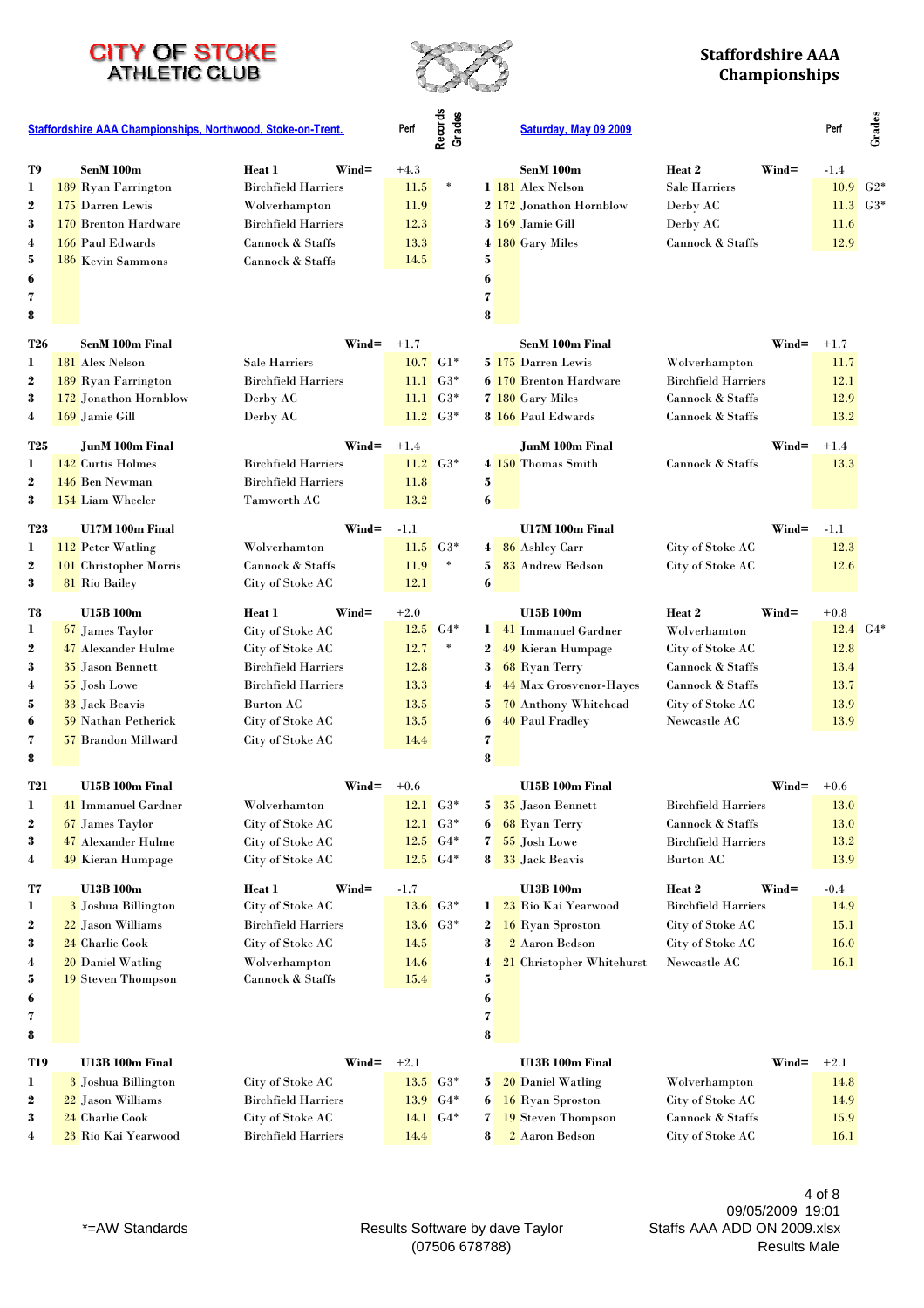

#### **Staffordshire AAA Championships**

|            | Staffordshire AAA Championships, Northwood, Stoke-on-Trent. |                            |          | Perf   | Records<br>Grades   |             | Saturday, May 09 2009      |                  |          | Perf   | Grades |
|------------|-------------------------------------------------------------|----------------------------|----------|--------|---------------------|-------------|----------------------------|------------------|----------|--------|--------|
| <b>T50</b> | SenM 100m Hurdles (V50)                                     | Final                      | $Wind =$ | $+1.9$ |                     |             | SenM 110 Hurdles (V45)     | Final            | $Wind =$ | $+2.5$ |        |
| 1          | 166 Paul Edwards                                            | Cannock & Staffs           |          | 16.6   | $\ast$              |             | 1 180 Gary Miles           | Cannock & Staffs |          | 15.9   |        |
| <b>T50</b> | <b>JunM 110m Hurdles</b>                                    | Final                      | $Wind =$ | $+2.5$ |                     |             | <b>JunM 110m Hurdles</b>   | Final            | $Wind =$ | $+2.5$ |        |
| 1          | 142 Curtis Holmes                                           | <b>Birchfield Harriers</b> |          |        | $14.3 \text{ } GHz$ | 3           |                            |                  |          |        |        |
| $\bf{2}$   | 137 Brad Garside                                            | City of Stoke AC           |          |        | $14.4 \text{ } G1*$ | 4           |                            |                  |          |        |        |
| <b>T49</b> | <b>U17m 100m Hurdles</b>                                    | Final                      | $Wind =$ | $+1.9$ |                     |             | U17m 100m Hurdles          | Final            | $Wind =$ |        |        |
| 1.         | 114 Deo Milandu                                             | City of Stoke AC           |          |        | $14.4\quad G3*$     | 3           |                            |                  |          |        |        |
| $\bf{2}$   |                                                             |                            |          |        |                     | 4           |                            |                  |          |        |        |
| <b>T48</b> | <b>U15B 80m Hurdles</b>                                     | <b>Final</b>               | $Wind =$ | $-0.2$ | CBP                 |             | <b>U15B 80m Hurdles</b>    | Final            | $Wind =$ | $-0.2$ |        |
| 1          | 67 James Taylor                                             | City of Stoke AC           |          |        | $11.6 \text{ } G1*$ |             | 3 57 Brandon Millward      | City of Stoke AC |          | 16.4   |        |
| $\bf{2}$   | 38 Oliver Dunn                                              | <b>Birchfield Harriers</b> |          | 16.2   |                     | 4           |                            |                  |          |        |        |
| <b>T45</b> | <b>U13B 75m Hurdles</b>                                     | Final                      | $Wind =$ | $+2.9$ |                     |             | <b>U13B 75m Hurdles</b>    | Final            | $Wind =$ | $+2.9$ |        |
| 1          | 22 Jason Williams                                           | <b>Birchfield Harriers</b> |          |        | $13.4\quad G2*$     | $3^{\circ}$ | 19 Steven Thompson         | Cannock & Staffs |          | 16.8   |        |
| 2          | 24 Charlie Cook                                             | City of Stoke AC           |          | 15.7   | $\ast$              | 4           |                            |                  |          |        |        |
| T3         | <b>SenM 400m Hurdles</b>                                    |                            |          |        |                     |             | <b>SenM 400m Hurdles</b>   |                  |          |        |        |
| 1          | 170 Brenton Hardware                                        | <b>Birchfield Harriers</b> |          |        | 57.3 G3*            | 3           |                            |                  |          |        |        |
| $\bf{2}$   | 166 Paul Edwards                                            | Cannock & Staffs           |          | 68.9   |                     | 4           |                            |                  |          |        |        |
|            |                                                             |                            |          |        |                     |             |                            |                  |          |        |        |
| T3         | <b>JunM 400m Hurdles</b>                                    |                            |          |        |                     |             | <b>JunM 400m Hurdles</b>   |                  |          |        |        |
| 1          | 149 Adam Smith                                              | Cannock & Staffs           |          | 62.3   | $\ast$              | $\bf{3}$    |                            |                  |          |        |        |
| $\bf{2}$   |                                                             |                            |          |        |                     | 4           | المتاريخ والمتحدث والمتحدث |                  |          |        |        |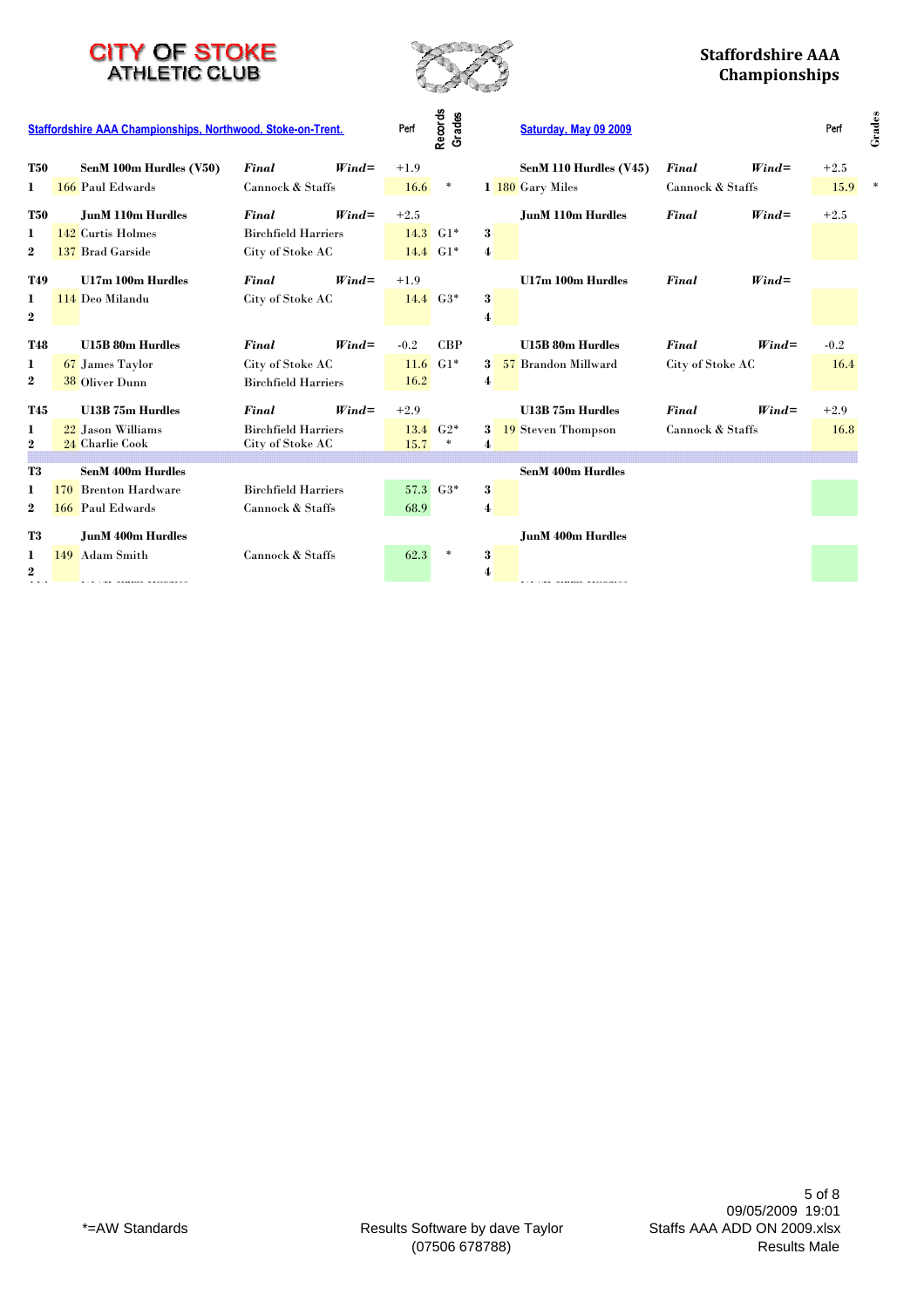



|                       | Staffordshire AAA Championships, Northwood, Stoke-on-Trent. |                                                 |                                            | Perf                 | Records<br>Grades   |                  |             | Saturday, May 09 2009                           |                        | Perf             | Grades |
|-----------------------|-------------------------------------------------------------|-------------------------------------------------|--------------------------------------------|----------------------|---------------------|------------------|-------------|-------------------------------------------------|------------------------|------------------|--------|
| <b>F44</b>            |                                                             | <b>SenM Hammer</b>                              |                                            |                      |                     |                  |             | <b>SenM Hammer</b>                              |                        |                  |        |
| 1                     |                                                             | 162 Alex Berrow                                 | Tamworth AC                                | 48.72                | $G2*$               |                  |             | 4 178 Graham Middleton                          | Cannock & Staffs       | 38.40            | $G4*$  |
| $\boldsymbol{2}$      |                                                             | 185 Martin Roberts                              | Cannock & Staffs                           | 41.32                | $G3*$               |                  |             | 5 173 Clive Howell                              | City of Stoke AC       | 33.25 $G4*$      |        |
| 3                     |                                                             | 182 Gregg Nixon                                 | City of Stoke AC                           | 41.31                | $G3*$               | 6                |             |                                                 |                        |                  |        |
| <b>F43</b>            |                                                             | <b>JunM Hammer</b>                              |                                            |                      |                     |                  |             | <b>JunM Hammer</b>                              |                        |                  |        |
| 1                     |                                                             | 132 Robert Dean                                 | City of Stoke AC                           | 53.39 G2*            |                     |                  |             | 3 134 Christopher Farrington                    | <b>Tipton Harriers</b> | $30.05 \mid G4*$ |        |
| $\boldsymbol{2}$      |                                                             | 123 Martin Bartholomew                          | City of Stoke AC                           | 43.63                | $G4*$               | 4                |             |                                                 |                        |                  |        |
| <b>F42</b>            |                                                             | <b>U17M Hammer</b>                              |                                            |                      |                     |                  |             | <b>U17M Hammer</b>                              |                        |                  |        |
| 1                     | 82                                                          | Oliver Barnfield                                | Wolverhamton                               | 56.79                | $G1*$               |                  | 4 9 3       | Jake Downward                                   | <b>MMTG</b>            | 32.38 G4*        |        |
| $\boldsymbol{2}$      | 107                                                         | <b>Chad Rhodes</b>                              | <b>Tipton Harriers</b>                     | $51.51 \text{ } GHz$ |                     | 5                |             |                                                 |                        |                  |        |
| 3                     | 94                                                          | Najee Fox                                       | City of Stoke AC                           | 36.41                | $G4*$               | 6                |             |                                                 |                        |                  |        |
|                       |                                                             |                                                 |                                            |                      |                     |                  |             |                                                 |                        |                  |        |
| <b>F36</b>            |                                                             | <b>U15B Hammer</b>                              |                                            |                      |                     |                  |             | U15B Hammer                                     |                        |                  |        |
| 1<br>$\bf 2$          | 32<br>60                                                    | Sean Bastable                                   | <b>Tipton Harriers</b><br>Cannock & Staffs | 29.22<br>18.99       | $G4*$               | $\boldsymbol{4}$ | <b>3</b> 36 | Samuel Botham                                   | City of Stoke AC       | 13.76            |        |
|                       |                                                             | <b>Adam Phillips</b>                            |                                            |                      |                     |                  |             |                                                 |                        |                  |        |
| F14                   |                                                             | <b>JunM</b> Long Jump                           |                                            |                      |                     |                  |             | <b>JunM</b> Long Jump                           |                        |                  |        |
| 1                     | 139                                                         | Jamie Hammond                                   | Cannock & Staffs                           | 5.99                 | $G4*$               | $\bf{3}$         |             |                                                 |                        |                  |        |
| $\boldsymbol{2}$      |                                                             | 120 Joshua Barard                               | City of Stoke AC                           | 5.52                 | G <sub>4</sub>      | $\boldsymbol{4}$ |             |                                                 |                        |                  |        |
| <b>F13</b>            |                                                             | <b>U17M</b> Long Jump                           |                                            |                      |                     |                  |             | <b>U17M</b> Long Jump                           |                        |                  |        |
| 1                     | 81                                                          | <b>Rio Bailey</b>                               | City of Stoke AC                           | 6.54                 | $G1*$               | 3                |             |                                                 |                        | 5.09             |        |
| $\boldsymbol{2}$      | 86                                                          | <b>Ashley Carr</b>                              | City of Stoke AC                           | 5.56                 | $G4*$               | $\boldsymbol{4}$ |             |                                                 |                        |                  |        |
|                       |                                                             |                                                 |                                            |                      |                     |                  |             |                                                 |                        |                  |        |
| <b>F12</b>            |                                                             | <b>U15B</b> Long Jump<br><b>Feron Sawyers</b>   | Wolverhamton                               | 6.60                 | CBP<br>$G1*$        |                  | 6 33        | <b>U15B Long Jump</b><br>Jack Beavis            | Burton AC              | 4.58             |        |
| 1<br>$\boldsymbol{2}$ | 62<br>53                                                    | Kieran Lee                                      | City of Stoke AC                           | 5.61                 | $G2*$               |                  | 742         | <b>Joseph Gates</b>                             | <b>Burton AC</b>       | 3.62             |        |
| 3                     | 35                                                          | <b>Jason Bennett</b>                            | <b>Birchfield Harriers</b>                 | 4.86                 | $\ast$              | 8                |             |                                                 |                        |                  |        |
| 4                     | 66                                                          | <b>Stephen Sutton</b>                           | Cannock & Staffs                           | 4.78                 |                     | 9                |             |                                                 |                        |                  |        |
| 5                     | 65                                                          | Liam Sproston                                   | City of Stoke AC                           | 4.74                 |                     | 10               |             |                                                 |                        |                  |        |
|                       |                                                             |                                                 |                                            |                      |                     |                  |             |                                                 |                        |                  |        |
| F9<br>1               | 16                                                          | <b>U13B</b> Long Jump<br><b>Ryan Sproston</b>   | City of Stoke AC                           |                      | 4.18 G4*            |                  | 521         | <b>U13B</b> Long Jump<br>Christopher Whitehurst | Newcastle AC           | 3.53             |        |
| $\boldsymbol{2}$      | 10                                                          | <b>Haydn Francis</b>                            | <b>Birchfield Harriers</b>                 | 4.07                 | ×                   |                  | 6 18        | <b>Nick Stoddard</b>                            | City of Stoke AC       | 3.42             |        |
| 3                     | 12                                                          | Joel Mann                                       | City of Stoke AC                           | 4.00                 | $\ast$              | 72               |             | <b>Aaron Bedson</b>                             | City of Stoke AC       | 3.23             |        |
| 4                     | 23                                                          | Rio Kai Yearwood                                | <b>Birchfield Harriers</b>                 | 3.59                 |                     | 8                |             |                                                 |                        |                  |        |
|                       |                                                             |                                                 |                                            |                      |                     |                  |             |                                                 |                        |                  |        |
| <b>F23</b><br>1       |                                                             | <b>SenM High Jump</b><br>165 Martin Cherrington | <b>Tipton Harriers</b>                     |                      | $1.85\, G4*$        | 3                |             | <b>SenM High Jump</b>                           |                        |                  |        |
| $\bf{2}$              |                                                             |                                                 |                                            |                      |                     | $\boldsymbol{4}$ |             |                                                 |                        |                  |        |
|                       |                                                             |                                                 |                                            |                      |                     |                  |             |                                                 |                        |                  |        |
| F22                   |                                                             | U17M High Jump                                  |                                            |                      |                     |                  |             | <b>U17M High Jump</b>                           |                        |                  |        |
| $\mathbf{I}$          | 108                                                         | Jordan Roach                                    | Tamworth AC                                |                      | $1.90 \text{ } G1*$ | $\bf 3$          |             |                                                 |                        |                  |        |
| $\bf{2}$              | 95                                                          | <b>Kenroy Gray</b>                              | <b>Tipton Harriers</b>                     |                      | $1.80\,$ G2*        | $\boldsymbol{4}$ |             |                                                 |                        |                  |        |
| <b>F21</b>            |                                                             | <b>U15B High Jump</b>                           |                                            |                      | $=$ CBP             |                  |             | U15B High Jump                                  |                        |                  |        |
| 1                     | 62                                                          | <b>Feron Sawyers</b>                            | Wolverhamton                               |                      | $1.85\,$ G1*        | 3                |             |                                                 |                        |                  |        |
| $\bf{2}$              | 63                                                          | <b>Bradley Sentence</b>                         | City of Stoke AC                           | 1.45                 |                     | $\boldsymbol{4}$ |             |                                                 |                        |                  |        |
| <b>F20</b>            |                                                             | U13B High Jump                                  |                                            |                      | $=$ CBP             |                  |             | U13B High Jump                                  |                        |                  |        |
| $\mathbf{I}$          | $_{11}$                                                     | Alex Hughes                                     | <b>Tipton Harriers</b>                     |                      | $1.45\,$ G1*        |                  | 3 18        | <b>Nick Stoddard</b>                            | City of Stoke AC       | 1.05             |        |
| $\bf{2}$              | 22                                                          | <b>Jason Williams</b>                           | <b>Birchfield Harriers</b>                 |                      | $1.35\,$ $G3*$      | $\boldsymbol{4}$ |             |                                                 |                        |                  |        |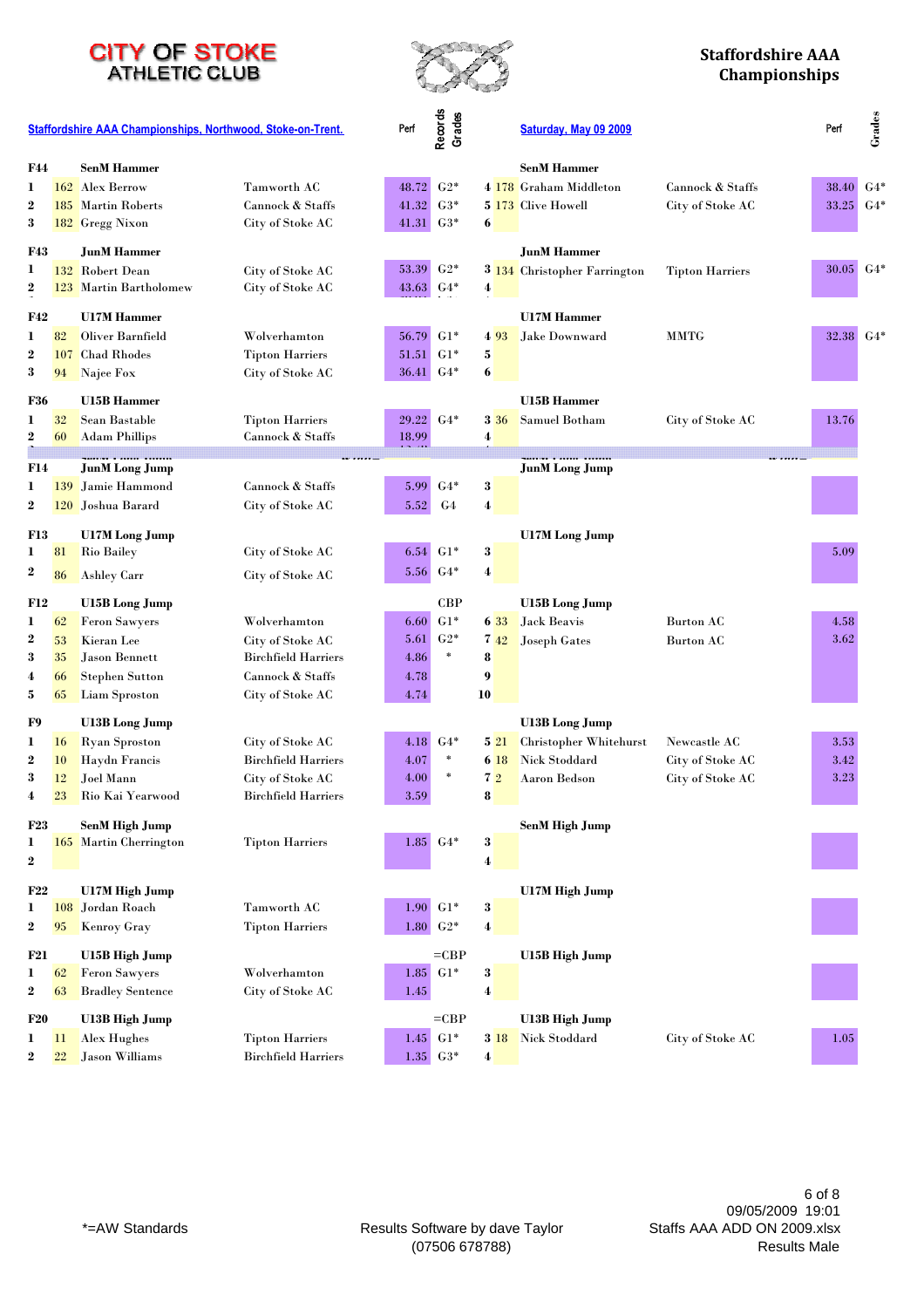



|                  | Staffordshire AAA Championships, Northwood, Stoke-on-Trent. |                        |                            |                  | Records<br>Grades |                  | Saturday, May 09 2009        |                        | Perf  | Grades         |
|------------------|-------------------------------------------------------------|------------------------|----------------------------|------------------|-------------------|------------------|------------------------------|------------------------|-------|----------------|
| F4               |                                                             | <b>SenM</b> Javelin    |                            |                  |                   |                  | <b>SenM Javelin</b>          |                        |       |                |
| 1                | 167                                                         | Robert Eggleton        | City of Stoke AC           | 34.56            | G <sub>4</sub>    | 3                |                              |                        |       |                |
| $\boldsymbol{2}$ |                                                             | 173 Clive Howell       | City of Stoke AC           | 22.05            | G <sub>4</sub>    | $\boldsymbol{4}$ |                              |                        |       |                |
| F3               |                                                             | JunM Javelin           |                            |                  |                   |                  | <b>JunM</b> Javelin          |                        |       |                |
| 1                |                                                             | 124 Chad Barton        | Cannock & Staffs           | 57.37            | $G1*$             |                  | 4 154 Liam Wheeler           | Tamworth AC            | 37.60 | $G4*$          |
| $\boldsymbol{2}$ |                                                             | 120 Joshua Barard      | City of Stoke AC           | 43.27            | $G4*$             |                  | 5 134 Christopher Farrington | <b>Tipton Harriers</b> | 29.31 | G <sub>4</sub> |
| 3                |                                                             | 122 Danny Baeriswyl    | Telford                    | $40.12$ G4*      |                   | 6                |                              |                        |       |                |
| F2               |                                                             | <b>U17M Javelin</b>    |                            |                  |                   |                  | <b>U17M</b> Javelin          |                        |       |                |
| 1                |                                                             | 114 Deo Milandu        | City of Stoke AC           | 46.05            | $G3*$             |                  | 3 111 Richard Stanley        | Cannock & Staffs       | 32.65 |                |
| $\boldsymbol{2}$ |                                                             | 106 Alex Pinner        | Cannock & Staffs           | 42.26 G4*        |                   | 4                |                              |                        |       |                |
| <b>F15</b>       |                                                             | <b>U15B</b> Javelin    |                            |                  |                   |                  | <b>U15B</b> Javelin          |                        |       |                |
| 1                | 54                                                          | Matthew Liddell-Young  | City of Stoke AC           | 33.23            | $G4*$             | $3\,60$          | <b>Adam Phillips</b>         | Cannock & Staffs       | 27.86 |                |
| $\boldsymbol{2}$ | 47                                                          | <b>Alexander Hulme</b> | City of Stoke AC           | 30.30            | $\ast$            | 4                |                              |                        |       |                |
|                  |                                                             |                        |                            |                  |                   |                  |                              |                        |       |                |
| F1               |                                                             | <b>U13B</b> Javelin    |                            |                  |                   |                  | <b>U13B</b> Javelin          |                        |       |                |
| 1                | 25                                                          | <b>Oliver Sawyers</b>  | City of Stoke AC           | 18.19            |                   | 3                |                              |                        |       |                |
| $\boldsymbol{2}$ | 14                                                          | James Russell          | Cannock & Staffs           | 14.50            |                   | 4                |                              |                        |       |                |
| <b>F31</b>       |                                                             | <b>SenM Shot</b>       |                            |                  |                   |                  | <b>SenM Shot</b>             |                        |       |                |
| 1                | 182                                                         | <b>Gregg Nixon</b>     | City of Stoke AC           | 13.09            | $G2*$             |                  | 3 177 Gareth McGovern        | City of Stoke AC       | 9.76  | G <sub>4</sub> |
| $\boldsymbol{2}$ |                                                             | 162 Alex Berrow        | Tamworth AC                | $11.42 \mid 64*$ |                   | 4                |                              |                        |       |                |
| <b>F30</b>       |                                                             | <b>JunM</b> Shot       |                            |                  | CBP               |                  | <b>JunM</b> Shot             |                        |       |                |
| 1                |                                                             | 123 Martin Bartholomew | City of Stoke AC           | 15.99            | $G1*$             | 3                |                              |                        |       |                |
| $\bf{2}$         |                                                             |                        |                            |                  |                   | 4                |                              |                        |       |                |
| <b>F29</b>       |                                                             | <b>U17M Shot</b>       |                            |                  |                   |                  | <b>U17M Shot</b>             |                        |       |                |
| 1                | 94                                                          | Najee Fox              | City of Stoke AC           | 12.88            | $G2*$             | 397              | Chris Hancock                | City of Stoke AC       | 11.55 | $G3*$          |
| $\boldsymbol{2}$ |                                                             | 113 Marc Williams      | City of Stoke AC           | 12.29            | $G2*$             | 4 82             | Oliver Barnfield             | Wolverhamton           | 11.43 | $G4*$          |
|                  |                                                             |                        |                            |                  |                   |                  |                              |                        |       |                |
| <b>F28</b>       |                                                             | <b>U15B</b> Shot       |                            |                  |                   |                  | <b>U15B</b> Shot             |                        |       |                |
| 1                | 67                                                          | James Taylor           | City of Stoke AC           | 9.37             |                   | 3                |                              |                        |       |                |
| $\bf{2}$         | 32                                                          | Sean Bastable          | <b>Tipton Harriers</b>     | 8.53             |                   | $\boldsymbol{4}$ |                              |                        |       |                |
| <b>F27</b>       |                                                             | <b>U13B</b> Shot       |                            |                  |                   |                  | <b>U13B</b> Shot             |                        |       |                |
| 1                | 10                                                          | <b>Haydn Francis</b>   | <b>Birchfield Harriers</b> | 7.76             | $G3*$             | 3                |                              |                        |       |                |
| $\bf{2}$         | 19                                                          | <b>Steven Thompson</b> | Cannock & Staffs           | 4.19             |                   | 4                |                              |                        |       |                |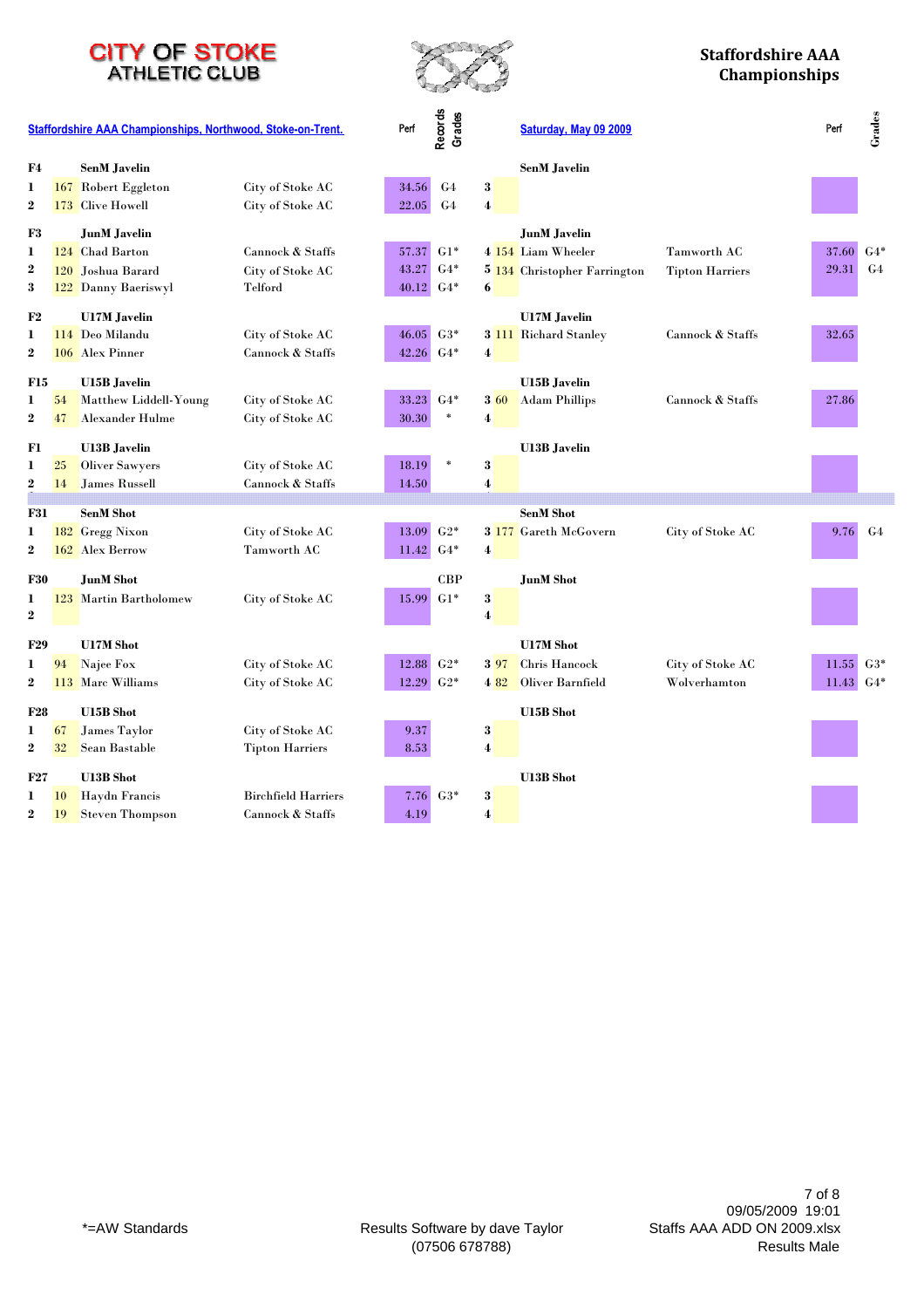



|                       | Staffordshire AAA Championships, Northwood, Stoke-on-Trent. |                         |                            | Perf      | Records<br>Grades |                         | Saturday, May 09 2009   |                        | Perf      | Grades |
|-----------------------|-------------------------------------------------------------|-------------------------|----------------------------|-----------|-------------------|-------------------------|-------------------------|------------------------|-----------|--------|
| <b>F57</b>            |                                                             | <b>SenM Discus</b>      |                            |           |                   |                         | <b>SenM Discus</b>      |                        |           |        |
| 1                     |                                                             | 184 Elliot Price        | <b>Birchfield Harriers</b> | 45.87     | $G1*$             |                         | 4 177 Gareth McGovern   | City of Stoke AC       | 33.54     | $G4*$  |
| $\boldsymbol{2}$      | 182                                                         | <b>Gregg Nixon</b>      | City of Stoke AC           | 43.47     | $G2*$             |                         | 5 191 Robin Smith       | City of Stoke AC       | 33.44 G4* |        |
| 3                     |                                                             | 177 Gareth McGovern     | City of Stoke AC           | 33.54     | $G4*$             | 6                       |                         |                        |           |        |
| <b>F56</b>            |                                                             | <b>JunM Discus</b>      |                            |           |                   |                         | <b>JunM Discus</b>      |                        |           |        |
| 1                     |                                                             | 123 Martin Bartholomew  | City of Stoke AC           | 48.76     | $G1*$             | 3                       |                         |                        |           |        |
| $\boldsymbol{2}$      |                                                             |                         |                            |           |                   | 4                       |                         |                        |           |        |
| <b>F55</b>            |                                                             | <b>U17M Discus</b>      |                            |           |                   |                         | <b>U17M Discus</b>      |                        |           |        |
| 1                     | 94                                                          | Najee Fox               | City of Stoke AC           | 44.98 G1* |                   |                         | 3 107 Chad Rhodes       | <b>Tipton Harriers</b> | 34.34 G3* |        |
| $\boldsymbol{2}$      | 113                                                         | Marc Williams           | City of Stoke AC           | 34.55 G3* |                   | 497                     | Chris Hancock           | City of Stoke AC       | 34.03 G4* |        |
| F54                   |                                                             | <b>U15B Discus</b>      |                            |           |                   |                         | <b>U15B Discus</b>      |                        |           |        |
| 1                     | 32                                                          | Sean Bastable           | <b>Tipton Harriers</b>     | 23.65     | $\ast$            | 3                       |                         |                        |           |        |
| $\bf 2$               | 60                                                          | <b>Adam Phillips</b>    | Cannock & Staffs           | 21.86     |                   | $\overline{\mathbf{4}}$ |                         |                        |           |        |
| <b>F49</b>            |                                                             | <b>SenM Triple Jump</b> |                            |           |                   |                         | <b>SenM Triple Jump</b> |                        |           |        |
| 1                     |                                                             | 190 David Mountford     | City of Stoke AC           | 13.83     | $G2*$             | 3                       |                         |                        |           |        |
| $\boldsymbol{2}$      |                                                             | 160 Shaun Ainge         | Cannock & Staffs           | 10.49     | G <sub>4</sub>    | $\overline{\mathbf{4}}$ |                         |                        |           |        |
| <b>F48</b>            |                                                             | <b>U17M Triple Jump</b> |                            |           |                   |                         | <b>U17M</b> Triple Jump |                        |           |        |
| 1                     | 81                                                          | <b>Rio Bailey</b>       | City of Stoke AC           | 13.00     | $G1*$             | $\bf 3$                 |                         |                        |           |        |
| $\bf{2}$              |                                                             |                         |                            |           |                   | 4                       |                         |                        |           |        |
|                       |                                                             |                         |                            |           |                   |                         |                         |                        |           |        |
| <b>F41</b>            |                                                             | <b>JunM Pole Vault</b>  |                            | 4.00      | $G3*$             |                         | <b>JunM Pole Vault</b>  |                        |           |        |
| 1<br>$\boldsymbol{2}$ |                                                             | 129 Mark Cooper         | City of Stoke AC           |           |                   | 3<br>4                  |                         |                        |           |        |
|                       |                                                             |                         |                            |           |                   |                         |                         |                        |           |        |
| <b>F39</b>            |                                                             | <b>U17M Pole Vault</b>  |                            |           |                   |                         | <b>U17M Pole Vault</b>  |                        |           |        |
| 1                     | 114                                                         | Deo Milandu             | City of Stoke AC           | 3.70      | $G2*$             | 3 87                    | <b>Brett Cash</b>       | Tamworth AC            | 2.70      |        |
| $\boldsymbol{2}$      | 89                                                          | <b>Adam Cooper</b>      | City of Stoke AC           | 2.70      | $\ast$            | 4                       |                         |                        |           |        |
| <b>F38</b>            |                                                             | <b>U15B Pole Vault</b>  |                            |           |                   |                         | <b>U15B Pole Vault</b>  |                        |           |        |
| 1                     | 63                                                          | <b>Bradley Sentence</b> | City of Stoke AC           |           | $2.80\quad G2*$   | 3                       |                         |                        |           |        |
| $\overline{2}$        |                                                             |                         |                            |           |                   | $\overline{\mathbf{4}}$ |                         |                        |           |        |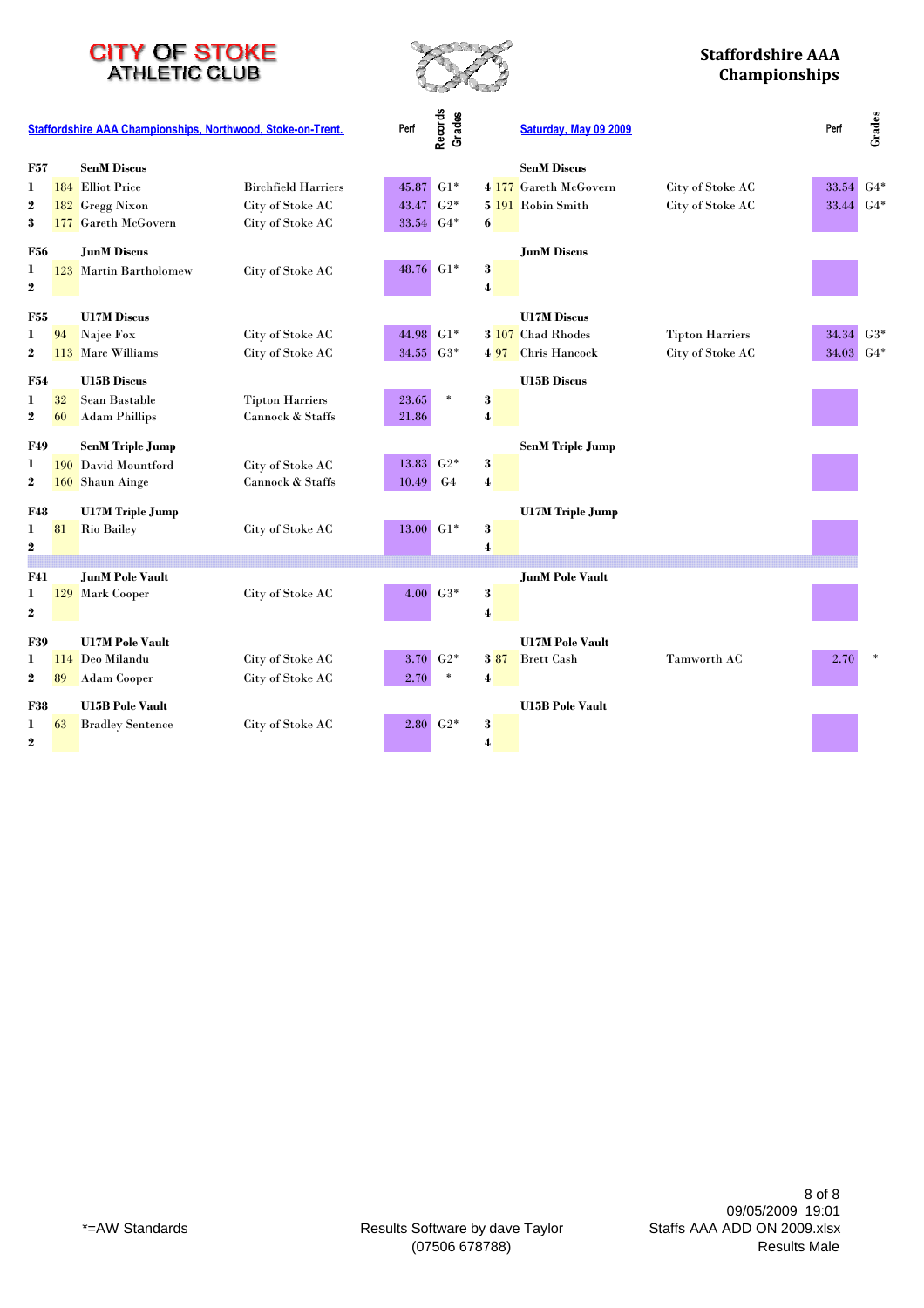



#### Staffordshire AAA **CHAMPIONSHIPS**

|                       | <b>Staffordshire AAA Championships, Northwood, Stoke-on-Trent.</b><br><b>SenW 1500m</b> |                                             | Perf                                           | Records<br>Grades |                | Saturday, May 09 2009 |                                       |                                      | Perf     | Grades           |       |
|-----------------------|-----------------------------------------------------------------------------------------|---------------------------------------------|------------------------------------------------|-------------------|----------------|-----------------------|---------------------------------------|--------------------------------------|----------|------------------|-------|
| <b>T37</b>            |                                                                                         |                                             |                                                |                   | <b>CBP</b>     |                       | <b>SenW 1500m</b>                     |                                      |          |                  |       |
| 1                     |                                                                                         | 138 Emma Jackson                            | City of Stoke AC                               | 4:31.1            | $C2*$          | 3                     |                                       |                                      |          |                  |       |
| $\bf{2}$              |                                                                                         | 133 Clare Booker                            | City of Stoke AC                               | 5:01.7            | $\star$        | 4                     |                                       |                                      |          |                  |       |
| T36                   |                                                                                         | U17W 1500m                                  |                                                |                   |                |                       | U17W 1500m                            |                                      |          |                  |       |
|                       |                                                                                         | 82 Kate Holt                                | City of Stoke AC                               |                   | $C2*$          |                       |                                       | Cannock & Staffs                     |          | 5:23.3           |       |
| 1<br>2                |                                                                                         | 77 Sammey Joe Daley-Davies City of Stoke AC |                                                | 4:40.3<br>5:05.5  | $\star$        | 5<br>6                | 73 Rebecca Bray<br>83 Catherine Hulme | Cannock & Staffs                     |          | 5:27.5           |       |
| 3                     |                                                                                         | 84 Sarah Hulme                              | Cannock & Staffs                               | 5:11.0            | $\star$        | 7                     | 70 Julie Addison                      | Cannock & Staffs                     |          | 5:41.7           |       |
| 4                     |                                                                                         | 103 Lucy Turvey                             | Wolverhampton                                  | 5:20.5            |                | 9                     |                                       |                                      |          |                  |       |
|                       |                                                                                         |                                             |                                                |                   |                |                       |                                       |                                      |          |                  |       |
| <b>T34</b>            |                                                                                         | <b>U15G 1500m</b>                           |                                                |                   |                |                       | <b>U15G 1500m</b>                     |                                      |          |                  |       |
| 1                     |                                                                                         | <b>30 Louise Baker</b>                      | <b>Staffs Moorlands</b>                        | 4:54.5            | $C2*$          | 5                     | <b>34 Paige Campion</b>               | Wolverhampton                        |          | 5:51.9           |       |
| $\boldsymbol{2}$      |                                                                                         | 57 Molly Patrick                            | Newcastle AC                                   | 5:27.1            |                | 6                     | <b>35 Rachel Coneys</b>               | <b>Burton AC</b>                     |          | 5:59.6           |       |
| 3                     |                                                                                         | 67 Rebekah Warren                           | Wolverhampton                                  | 5:42.6            |                | 7                     |                                       |                                      |          |                  |       |
| 4                     |                                                                                         |                                             |                                                |                   |                | 9                     |                                       |                                      |          |                  |       |
|                       |                                                                                         | U13G 1500m                                  |                                                |                   |                |                       |                                       |                                      |          |                  |       |
| T32                   |                                                                                         |                                             |                                                | 5:32.6            |                |                       | U13G 1500m                            |                                      |          |                  |       |
| 1<br>2                |                                                                                         | 8 Leanne Dimmock<br>15 Lauren Hillman       | Cannock & Staffs                               | 5:35.6            | $G4*$<br>$G4*$ | 5<br>6                | 4 Hannah Campion                      | Wolverhampton                        |          | 6:04.1           |       |
|                       |                                                                                         |                                             | Wolverhampton                                  |                   |                |                       |                                       |                                      |          |                  |       |
| 3                     |                                                                                         | 6 Megan Cogan                               | City of Stoke AC                               | 5:36.9<br>5:51.8  | $G4*$          | 7<br>8                |                                       |                                      |          |                  |       |
| 4                     |                                                                                         | 23 Mairead Nolan                            | City of Stoke AC                               |                   |                |                       |                                       |                                      |          |                  |       |
| T16                   |                                                                                         | JunW 800m Final                             |                                                |                   |                |                       | <b>JunW 800m Final</b>                |                                      |          |                  |       |
| 1                     |                                                                                         | 121 Cally Read                              | Cannock & Staffs                               | 2:17.1            | $G3*$          | 5                     |                                       |                                      |          |                  |       |
| $\boldsymbol{2}$      |                                                                                         | 112 Rachel Atherton                         | Cannock & Staffs                               | 2:22.5            | $\star$        | 6                     |                                       |                                      |          |                  |       |
|                       |                                                                                         |                                             |                                                |                   |                |                       |                                       |                                      |          |                  |       |
| T14                   |                                                                                         | U17W 800m Final                             |                                                |                   |                |                       | U17W 800m Final                       |                                      |          |                  |       |
| 1<br>$\boldsymbol{2}$ |                                                                                         | 79 Lucy Farnell<br>95 Shanie Read           | <b>Birchfield Harriers</b><br>Cannock & Staffs | 2:21.1<br>2:22.6  | $G4*$<br>$G4*$ | 5                     | 75 Rebecca Cooke<br>94 Sophie Plant   | Cannock & Staffs<br>City of Stoke AC |          | 2:24.3<br>2:35.9 | $G4*$ |
|                       |                                                                                         |                                             |                                                | 2:22.9            | $G4*$          | 6                     |                                       |                                      |          | 2:41.3           |       |
| 3<br>4                |                                                                                         | 101 Lillian Sutton<br>85 Teresa Hulme       | <b>Birchfield Harriers</b><br>Cannock & Staffs | 2:23.6            | $G4*$          | $\mathbf{7}$<br>8     | 76 Molly Chatterway                   | <b>Staffs Moorlands</b>              |          |                  |       |
|                       |                                                                                         |                                             |                                                |                   |                |                       |                                       |                                      |          |                  |       |
| <b>T12</b>            |                                                                                         | U15G 800m Final                             |                                                |                   |                |                       | U15G 800m Final                       |                                      |          |                  |       |
| 1                     |                                                                                         | 47 Amy Hillyard                             | Wolverhampton                                  | 2:24.3            | $G3*$          | 5                     | 45 Lucy Hayes                         | City of Stoke AC                     |          | 2:32.3           |       |
| $\boldsymbol{2}$      |                                                                                         | 55 Kay Oakley                               | Wolverhampton                                  | 2:26.1            | $G3*$          | 6                     | 37 Charlotte Dale                     | Newcastle AC                         |          | 2:33.3           |       |
| 3                     |                                                                                         | 60 Charlotte Smith                          | Cannock & Staffs                               | 2:26.9            | $G3*$          | 7                     | 63 Rebecca Wallace                    | Cannock & Staffs                     |          | 3:08.4           |       |
| 4                     |                                                                                         | <b>48 Ellie Howat</b>                       | <b>Birchfield Harriers</b>                     | 2:29.2            | $G4*$          | 8                     |                                       |                                      |          |                  |       |
|                       |                                                                                         |                                             |                                                |                   |                |                       |                                       |                                      |          |                  |       |
| T10                   |                                                                                         | U13G 800m Final                             |                                                |                   |                |                       | U13G 800m Final                       |                                      |          |                  |       |
| 1<br>$\bf 2$          |                                                                                         | 17 Lucy Holt                                | City of Stoke AC                               | 2:36.0            | $G3*$<br>$C3*$ | 4<br>5                | 1 Amelia Andrews                      | <b>Royal Sutton</b>                  |          | 2:48.2           |       |
|                       |                                                                                         | 5 Natasha Clowes                            | City of Stoke AC                               | 2:39.3            |                |                       |                                       |                                      |          |                  |       |
| 3                     |                                                                                         | 14 Rebecca Higton                           | Staffs Moorlands                               | 2:40.7            | $G4*$          | 6                     |                                       |                                      |          |                  |       |
| T27                   |                                                                                         | SenW 400m Final                             | $Wind =$                                       |                   |                |                       | SenW 400m Final                       |                                      | $Wind =$ |                  |       |
| 1                     |                                                                                         | 142 Louise Webster                          | Wolverhampton                                  | 62.6              | $\star$        | $\bf{3}$              |                                       |                                      |          |                  |       |
| $\bf 2$               |                                                                                         |                                             |                                                |                   |                | 4                     |                                       |                                      |          |                  |       |
|                       |                                                                                         |                                             |                                                |                   |                |                       |                                       |                                      |          |                  |       |
| T27                   |                                                                                         | JunW 400m Final                             | $Wind =$                                       |                   |                |                       | JunW 400m Final                       |                                      | $Wind =$ |                  |       |
| 1                     |                                                                                         | 121 Cally Read                              | <b>Cannock &amp; Staffs</b>                    | 58.1              | $G2*$          |                       | 3 126 Amy Whitehurst                  | Newcastle AC                         |          | 63.5             |       |
| $\boldsymbol{2}$      |                                                                                         | 115 Sophie Clark                            | <b>Birchfield</b>                              | 60.6              | ×              | 4                     |                                       |                                      |          |                  |       |
| T31                   |                                                                                         | U17W 300m Final                             | $Wind =$                                       |                   |                |                       | U17W 300m Final                       |                                      | $Wind =$ |                  |       |
| 1                     |                                                                                         | 102 Sophie Taylor                           | <b>Tamworth AC</b>                             | 42.4              | $G1*$          | 3 <sup>1</sup>        | 71 Hollie Allan                       | Cannock & Staffs                     |          | 45.2             | $G1*$ |
| $\boldsymbol{2}$      |                                                                                         | 96 Bethan Roberts                           | Cannock & Staffs                               | 44.3              | $G1*$          | 4                     |                                       |                                      |          |                  |       |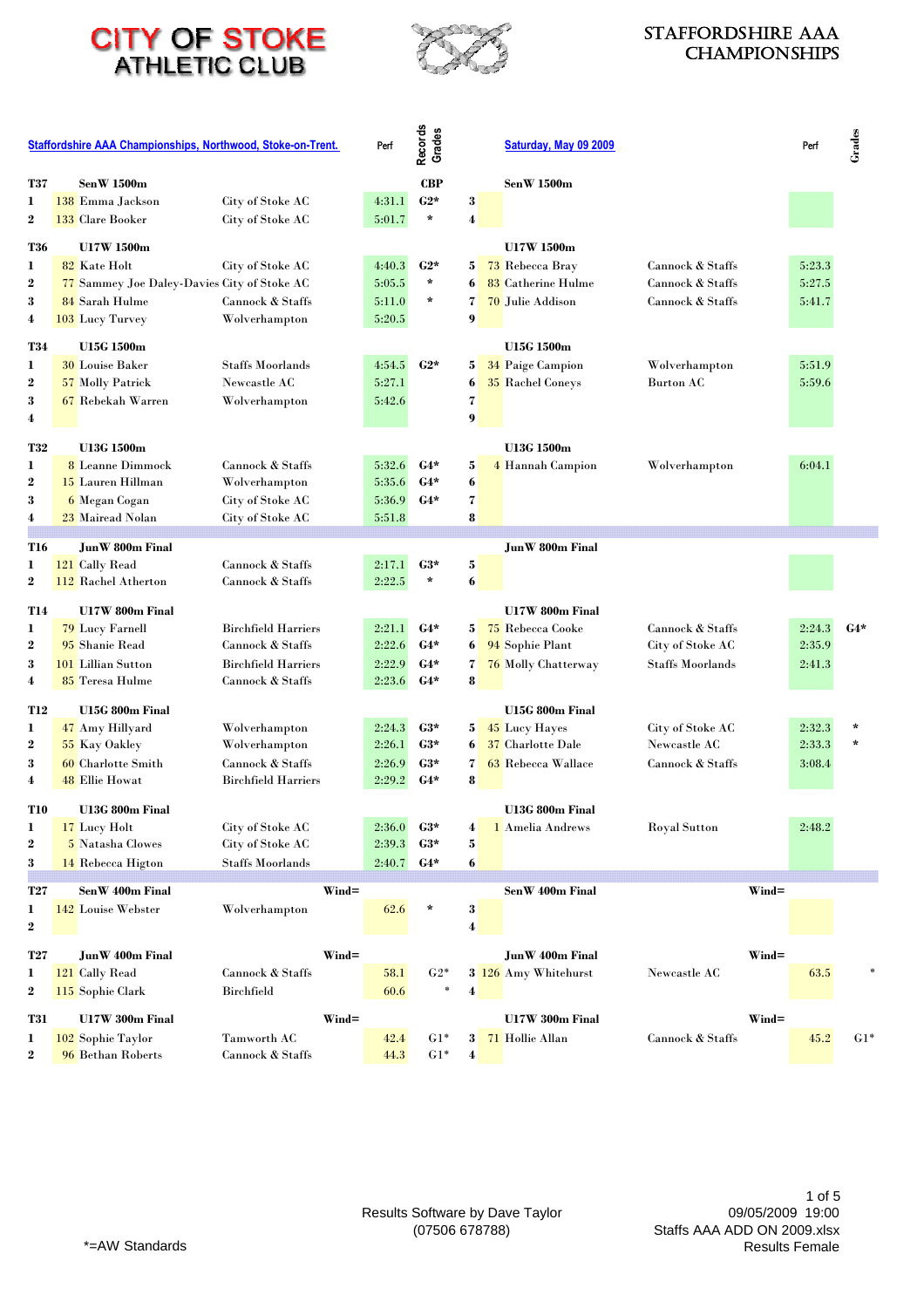



#### Staffordshire AAA **CHAMPIONSHIPS**

| T57              | SenW 200m Final               |                             | Wind=    | $+2.5$ |                 |                         | SenW 200m Final                 |                            | $Wind =$ | $+2.5$ |       |
|------------------|-------------------------------|-----------------------------|----------|--------|-----------------|-------------------------|---------------------------------|----------------------------|----------|--------|-------|
| $\mathbf{1}$     | 142 Louise Webster            | Wolverhampton               |          | 28.2   |                 | 3                       |                                 |                            |          |        |       |
| $\bf{2}$         |                               |                             |          |        |                 | $\boldsymbol{4}$        |                                 |                            |          |        |       |
|                  |                               |                             |          |        |                 |                         |                                 |                            |          |        |       |
| T57              | JunW 200m Final               |                             | $Wind =$ | $+2.5$ | *               |                         | JunW 200m Final                 |                            | $Wind =$ | $+2.5$ |       |
| 1                | 115 Sophie Clark              | <b>Birchfield</b>           |          | 27.0   |                 |                         | 4 119 Laura Pacey               | Wolverhampton              |          | 29.6   |       |
| $\overline{2}$   | 110 Emily Adams               | <b>Tipton Harriers</b>      |          | 27.3   |                 | 5                       |                                 |                            |          |        |       |
| 3                | 111 Natalie Ainge             | Cannock & Staffs            |          | 27.8   |                 | 6                       |                                 |                            |          |        |       |
| 4                |                               |                             |          |        |                 | 8                       |                                 |                            |          |        |       |
| T43              | U17W 200m                     | Heat 1                      | $Wind =$ | $+2.8$ |                 |                         | U17W 200m                       | Heat 2                     | $Wind =$ | $+1.6$ |       |
| 1                | 81 Jodie Harrison             | Wolverhampton               |          | 27.3   | *               |                         | 1 102 Sophie Taylor             | <b>Tamworth AC</b>         |          | 26.9   | $G4*$ |
| $\overline{2}$   | 78 Megan Dixon                | Wolverhampton               |          | 27.8   |                 | $\bf{2}$                | 89 Nardhia Kidd-Walker          | <b>Birchfield Harriers</b> |          | 27.6   |       |
| 3                | 93 Rebecca Oakley             | Wolverhampton               |          | 27.8   |                 | 3                       | 98 Chloe Saunders               | <b>Tamworth AC</b>         |          | 27.9   |       |
| 4                | 96 Bethan Roberts             | Cannock & Staffs            |          | 28.3   |                 | 4                       | 99 Lauren Saunders              | <b>Tamworth AC</b>         |          | 28.1   |       |
| 5                | 92 Danielle Norton            | Tamworth                    |          | 28.5   |                 | 5                       | 90 Paige Machin                 | City of Stoke AC           |          | 29.1   |       |
| 6                |                               |                             |          |        |                 |                         | 6 103 Lucy Turvey               | Wolverhampton              |          | 29.7   |       |
| 7                |                               |                             |          |        |                 | 7                       |                                 |                            |          |        |       |
| 8                |                               |                             |          |        |                 | 8                       |                                 |                            |          |        |       |
|                  |                               |                             |          |        |                 |                         |                                 |                            |          |        |       |
| <b>T55</b>       | U17W 200m Final               |                             | $Wind =$ | $+0.4$ |                 |                         | U17W 200m Final                 |                            | $Wind =$ | $+0.4$ |       |
| 1                | 102 Sophie Taylor             | Tamworth AC                 |          | 27.1   | $G4*$<br>$\ast$ | 5                       | 99 Lauren Saunders              | Tamworth AC                |          | 28.4   |       |
| $\overline{2}$   | 81 Jodie Harrison             | Wolverhampton               |          | 27.5   |                 | 6                       | 98 Chloe Saunders               | <b>Tamworth AC</b>         |          | 28.5   |       |
| 3                | 89 Nardhia Kidd-Walker        | <b>Birchfield Harriers</b>  |          | 27.6   |                 | 7                       | 78 Megan Dixon                  | Wolverhampton              |          | 28.9   |       |
| 4                | 93 Rebecca Oakley             | Wolverhampton               |          | 28.0   |                 | 8                       |                                 |                            |          |        |       |
| T41              | <b>U15G 200m</b>              | Heat 1                      | Wind=    | $-0.3$ |                 |                         | <b>U15G 200m</b>                | Heat 2                     | Wind=    | $+1.2$ |       |
| 1                | <b>31</b> Shalliece Benjamin  | Wolverhampton               |          | 27.9   | $G4*$           | $\mathbf{I}$            | <b>33</b> Nikita Campbell-Smith | <b>Birchfield Harriers</b> |          | 27.2   | $G3*$ |
| 2                | 47 Amy Hillyard               | Wolverhampton               |          | 28.0   | $G4*$           | $\boldsymbol{2}$        | 61 Jaydenne Thompson            | City of Stoke AC           |          | 28.6   |       |
| 3                | <b>38</b> Emma Douras         | Wolverhampton               |          | 28.8   |                 | 3                       | 52 Sophia Klair                 | Wolverhampton              |          | 28.9   |       |
| 4                | 55 Kay Oakley                 | Wolverhampton               |          | 28.9   |                 | 4                       | 40 Sadie Forrester-Hayles       | <b>Tipton Harriers</b>     |          | 28.9   |       |
| 5                | 57 Molly Patrick              | <b>Newcastle AC</b>         |          | 29.6   |                 | 5                       | <b>32 Sarah Brookes</b>         | Wolverhampton              |          | 29.1   |       |
| 6                | 60 Charlotte Smith            | <b>Cannock &amp; Staffs</b> |          | 30.1   |                 | 6                       | 41 Georgia Gallant              | Wolverhampton              |          | 29.5   |       |
| 7                |                               |                             |          |        |                 | $\overline{\mathbf{z}}$ | 56 Chloe Patrick                | Newcastle AC               |          | 30.4   |       |
| 8                |                               |                             |          |        |                 | 8                       |                                 |                            |          |        |       |
| <b>T54</b>       | U15G 200m Final               |                             | Wind=    | $+3.4$ |                 |                         | U15G 200m Final                 |                            | $Wind =$ | $+3.4$ |       |
| 1                | 47 Amy Hillyard               | Wolverhampton               |          | 27.7   | $G4*$           | 5                       | 55 Kay Oakley                   | Wolverhampton              |          | 29.0   |       |
| $\boldsymbol{2}$ | <b>31</b> Shalliece Benjamin  | Wolverhampton               |          | 27.9   | $G4*$           | 6                       | <b>38 Emma Douras</b>           | Wolverhampton              |          | 29.2   |       |
| 3                | 61 Jaydenne Thompson          | City of Stoke AC            |          | 28.6   |                 | 7                       |                                 |                            |          |        |       |
| 4                | 52 Sophia Klair               |                             |          | 28.6   |                 | 8                       |                                 |                            |          |        |       |
|                  |                               | Wolverhampton               |          |        |                 |                         |                                 |                            |          |        |       |
| T51              | U13G 200m Final               |                             | $Wind =$ | $+1.1$ |                 |                         | U13G 200m Final                 |                            | $Wind =$ | $+1.1$ |       |
| 1                | 18 Okot Ika-Oqua              | Wolverhampton               |          | 28.6   | $G2*$           | 5                       | 13 Alice Hall                   | City of Stoke AC           |          | 31.1   |       |
| $\overline{2}$   | 5 Natasha Clowes              | City of Stoke AC            |          | 30.1   | $G4*$           | 6                       | 3 Louise Boden                  | City of Stoke AC           |          | 32.4   |       |
|                  |                               |                             |          |        |                 |                         |                                 |                            |          |        |       |
| 3                | <b>11 Emily Fowler-Parkes</b> | Cannock & Staffs            |          | 30.2   | $G4*$           | 7                       |                                 |                            |          |        |       |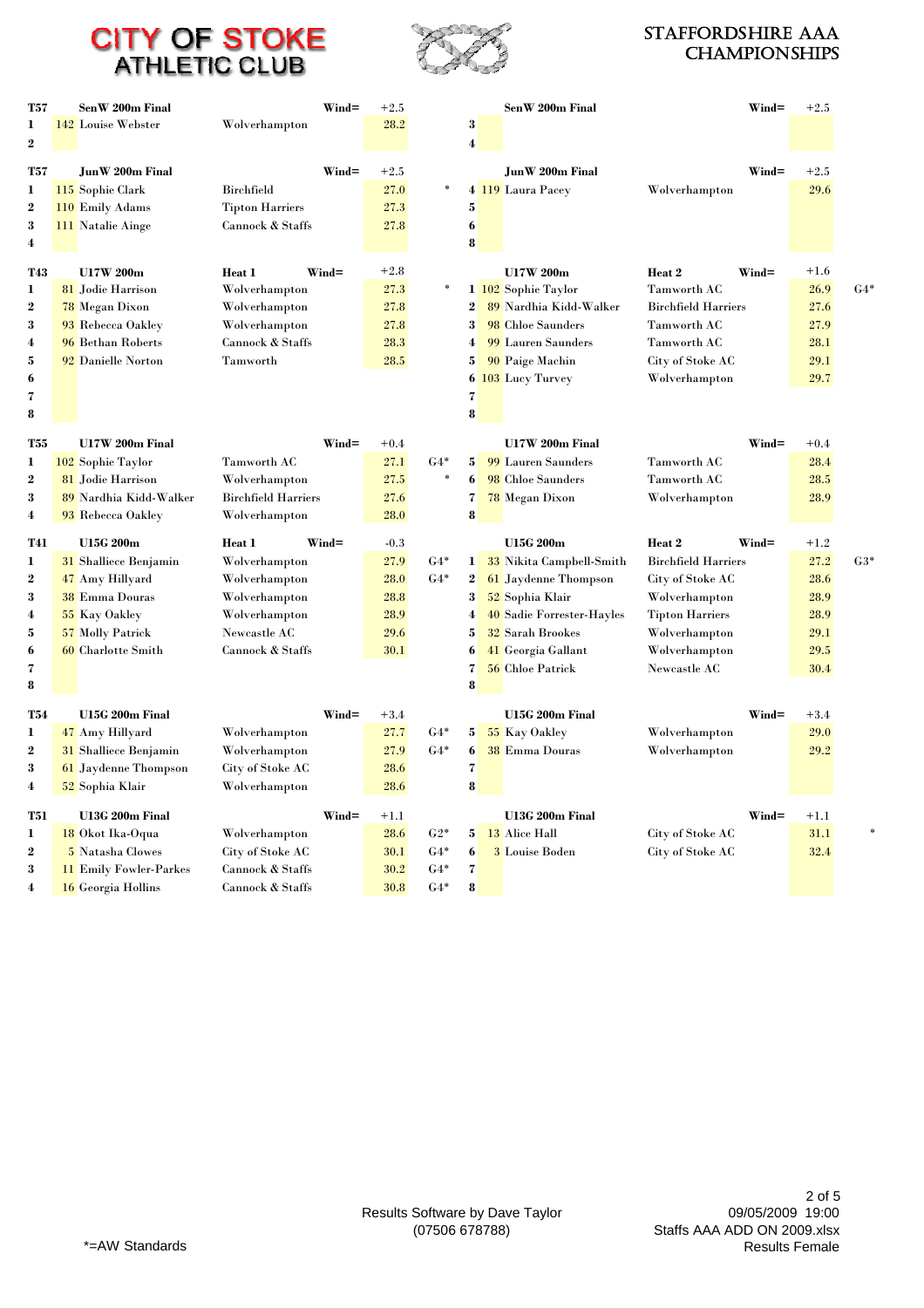

#### Staffordshire AAA **CHAMPIONSHIPS**

| T24                     |    | JunW 100m Final                           | $Wind =$                                       | $-0.2$       |                |                  | <b>JunW</b> 100m Final                     |                                                | $Wind =$ | $-0.2$       |                     |
|-------------------------|----|-------------------------------------------|------------------------------------------------|--------------|----------------|------------------|--------------------------------------------|------------------------------------------------|----------|--------------|---------------------|
| 1                       |    | 110 Emily Adams                           | <b>Tipton Harriers</b>                         | 13.3         |                | 3                |                                            |                                                |          |              |                     |
| $\boldsymbol{2}$        |    | 127 Eleanor Russon                        | <b>Tipton Harriers</b>                         | 13.6         |                | 4                |                                            |                                                |          |              |                     |
| <b>T22</b>              |    | U17W 100m Final                           | $Wind =$                                       | $+1.0$       |                |                  | U17W 100m Final                            |                                                | $Wind =$ | $+1.0$       |                     |
| 1                       |    | 102 Sophie Taylor                         | Tamworth AC                                    | 12.9         | $G3*$          |                  | 5 104 Lauren White                         | City of Stoke AC                               |          | 14.1         |                     |
| $\boldsymbol{2}$        |    | 98 Chloe Saunders                         | Tamworth AC                                    | 13.2         | ×              | 6                |                                            |                                                |          |              |                     |
| 3                       |    | 99 Lauren Saunders                        | Tamworth AC                                    | 13.3         | $\ast$         | 7                |                                            |                                                |          |              |                     |
| 4                       |    | 92 Danielle Norton                        | Tamworth                                       | 13.6         |                | 8                |                                            |                                                |          |              |                     |
| T6                      |    | <b>U15G 100m</b>                          | Wind=<br>Heat 1                                | $-0.6$       |                |                  | <b>U15G 100m</b>                           | Heat 2<br>$Wind =$                             |          | $+1.0$       |                     |
| 1                       |    | <b>31</b> Shalliece Benjamin              | Wolverhampton                                  | 13.3         | $G3*$          | 1                | 54 Jess Leek                               | Cannock & Staffs                               |          | 13.1         | $G3*$               |
| $\boldsymbol{2}$        |    | 62 Olivia Walker                          | Cannock & Staffs                               | 13.4         | $G4*$          | $\mathbf{2}$     | <b>32 Sarah Brookes</b>                    | Wolverhampton                                  |          | 13.4         | $G4*$               |
| 3                       |    | 50 Megan Jones                            | Cannock & Staffs                               | 13.6         | $G4*$          | $\mathbf{3}$     | 40 Sadie Forrester-Hayles                  | <b>Tipton Harriers</b>                         |          | 13.4         | $G4*$               |
| $\boldsymbol{4}$        |    | 61 Jaydenne Thompson                      | City of Stoke AC                               | 13.8         |                | 4                | 49 Charlotte Jones                         | <b>Birchfield Harriers</b>                     |          | 13.5         | $G4*$               |
| 5                       |    | 52 Sophia Klair                           | Wolverhampton                                  | 13.9         |                | 5                | 57 Molly Patrick                           | Newcastle AC                                   |          | 13.9         |                     |
| 6<br>7                  |    | 66 Ellie Johnson<br>59 Rana Saneie        | Wolverhampton<br>Burton AC                     | 14.3<br>15.2 |                | 6<br>7           | 42 Carmen Gameson                          | Tamworth AC                                    |          | 14.3         |                     |
| 8                       |    |                                           |                                                |              |                | 8                |                                            |                                                |          |              |                     |
|                         |    |                                           |                                                |              |                |                  |                                            |                                                |          |              |                     |
| <b>T20</b>              |    | U15G 100m Final                           | $Wind =$                                       | $+2.0$       |                |                  | U15G 100m Final                            |                                                | $Wind =$ | $+2.0$       |                     |
| 1                       |    | 31 Shalliece Benjamin                     | Wolverhampton                                  | 13.1         | $G3*$          | 5 <sup>1</sup>   | <b>32 Sarah Brookes</b>                    | Wolverhampton                                  |          | 13.4         | $G4*$               |
| $\boldsymbol{2}$<br>3   |    | 54 Jess Leek<br>62 Olivia Walker          | Cannock & Staffs<br>Cannock & Staffs           | 13.1<br>13.3 | $G3*$<br>$G3*$ | 6<br>7           | 50 Megan Jones<br>49 Charlotte Jones       | Cannock & Staffs<br><b>Birchfield Harriers</b> |          | 13.4<br>13.5 | $G4*$<br>$G4*$      |
| 4                       |    | 40 Sadie Forrester-Hayles                 | <b>Tipton Harriers</b>                         | 13.3         | $G3*$          | 8                | 61 Jaydenne Thompson                       | City of Stoke AC                               |          | 13.8         |                     |
|                         |    |                                           |                                                |              |                |                  |                                            |                                                |          |              |                     |
| T5                      |    | U13G 100m                                 | Heat 1<br>Wind=                                | $+0.1$       |                |                  | U13G 100m                                  | Heat 2<br>$Wind =$                             |          | $-1.4$       |                     |
| 1<br>$\boldsymbol{2}$   |    | 19 Heidi Jackson                          | City of Stoke AC                               | 13.9         | $G2*$<br>$G4*$ |                  | 1 11 Emily Fowler-Parkes                   | Cannock & Staffs                               |          | 14.2         | $G3*$<br>$G4*$      |
| 3                       |    | 12 Rachel Francis<br>21 Stacie Mulholland | City of Stoke AC<br><b>Birchfield Harriers</b> | 14.6<br>14.9 |                | $\bf{2}$<br>3    | <b>16 Georgia Hollins</b><br>13 Alice Hall | Cannock & Staffs<br>City of Stoke AC           |          | 14.3<br>14.8 | $\boldsymbol{\ast}$ |
| $\boldsymbol{4}$        |    | 22 Harriet Nicholls                       | City of Stoke AC                               | 15.5         |                | 4                | 3 Louise Boden                             | City of Stoke AC                               |          | 15.2         |                     |
| 5                       |    |                                           |                                                |              |                | 5                | 10 Victoria Ferneyhough                    | Cannock & Staffs                               |          | 16.0         |                     |
| 6                       |    |                                           |                                                |              |                | 6                |                                            |                                                |          |              |                     |
| 7                       |    |                                           |                                                |              |                | 7                |                                            |                                                |          |              |                     |
| 8                       |    |                                           |                                                |              |                | 8                |                                            |                                                |          |              |                     |
| T18                     |    | U13G 100m Final                           | $Wind =$                                       | $+0.4$       |                |                  | U13G 100m Final                            |                                                | $Wind =$ | $+0.4$       |                     |
| 1                       |    | 19 Heidi Jackson                          | City of Stoke AC                               | 13.9         | $G2*$          | 5                | 21 Stacie Mulholland                       | <b>Birchfield Harriers</b>                     |          | 14.6         | $G4*$               |
| $\boldsymbol{2}$        |    | <b>11 Emily Fowler-Parkes</b>             | Cannock & Staffs                               | 14.2         | $G3*$          | 6                | 13 Alice Hall                              | City of Stoke AC                               |          | 14.7         | $G4*$               |
| 3                       |    | <b>16</b> Georgia Hollins                 | Cannock & Staffs                               | 14.3         | $G4*$          | 7                | 3 Louise Boden                             | City of Stoke AC                               |          | 15.1         |                     |
| 4                       |    | 12 Rachel Francis                         | City of Stoke AC                               | 14.5         | $G4*$          | 8                | <b>22 Harriet Nicholls</b>                 | City of Stoke AC                               |          | 15.4         |                     |
| T47                     |    | <b>U17W 80m Hurdles</b>                   | $Wind =$<br>Final                              | $-0.6$       |                |                  | U17W 80m Hurdles                           | $Wind =$<br>Final                              |          |              |                     |
| 1                       |    | 100 Jazmin Sawyers                        | City of Stoke AC                               | 12.0         | $G1*$          | $\boldsymbol{4}$ |                                            |                                                |          |              |                     |
| $\boldsymbol{2}$        |    | 78 Megan Dixon                            | Wolverhampton                                  | 12.4         | $G2*$          | 5                |                                            |                                                |          |              |                     |
| 3                       |    | 74 Tannika Burgess                        | Wolverhampton                                  | 12.4         | $G2*$          | 6                |                                            |                                                |          |              |                     |
| T46                     |    | U15G 75m Hurdles                          | Final<br>$Wind =$                              | $+1.7$       |                |                  | U15G 75m Hurdles                           | Final<br>$Wind =$                              |          | $+1.7$       |                     |
| 1                       |    | 62 Olivia Walker                          | Cannock & Staffs                               | 12.2         | $G2*$          | 5                | 42 Carmen Gameson                          | Tamworth AC                                    |          | 13.8         | $\ast$              |
| $\boldsymbol{2}$        |    | <b>38</b> Emma Douras                     | Wolverhampton                                  | $12.3\,$     | $G2*$          | 6                | 56 Chloe Patrick                           | Newcastle AC                                   |          | 15.1         |                     |
| 3                       |    | <b>39 Sarah Douras</b>                    | Wolverhampton                                  | 12.6<br>13.0 | $G3*$<br>$G4*$ | 7<br>8           |                                            |                                                |          |              |                     |
| $\overline{\mathbf{4}}$ |    | 41 Georgia Gallant                        | Wolverhampton                                  |              |                |                  |                                            |                                                |          |              |                     |
| T46                     |    | <b>U13G 70m Hurdles</b>                   | Final<br>$Wind =$                              |              |                |                  | U13G 70m Hurdles                           | Wind=<br>Final                                 |          |              |                     |
| 1                       |    | 21 Stacie Mulholland                      | <b>Birchfield Harriers</b>                     |              |                | 3                |                                            |                                                |          |              |                     |
| $\boldsymbol{2}$        |    |                                           |                                                |              |                | 4                |                                            |                                                |          |              |                     |
| T <sub>2</sub>          |    | <b>JunW 400m Hurdles</b>                  |                                                |              |                |                  | <b>JunW 400m Hurdles</b>                   |                                                |          |              |                     |
| 1                       |    | 119 Laura Pacey                           | Wolverhampton                                  | 70.5         |                | 3                |                                            |                                                |          |              |                     |
| $\boldsymbol{2}$        |    | <b>111</b> Natalie Ainge                  | Cannock & Staffs                               | 74.3         | ×              | 4                |                                            |                                                |          |              |                     |
| Tl                      |    | U17W 300m Hurdles                         |                                                |              |                |                  | U17W 300m Hurdles                          |                                                |          |              |                     |
| 1                       | 93 | Rebecca Oakley                            | Wolverhampton                                  | 47.1         | $G3*$          | 3                |                                            |                                                |          |              |                     |
| $\boldsymbol{2}$        | 81 | Jodie Harrison                            | Wolverhampton                                  | 49.5         | $G4*$          | 4                |                                            |                                                |          |              |                     |

Results Software by Dave Taylor (07506 678788)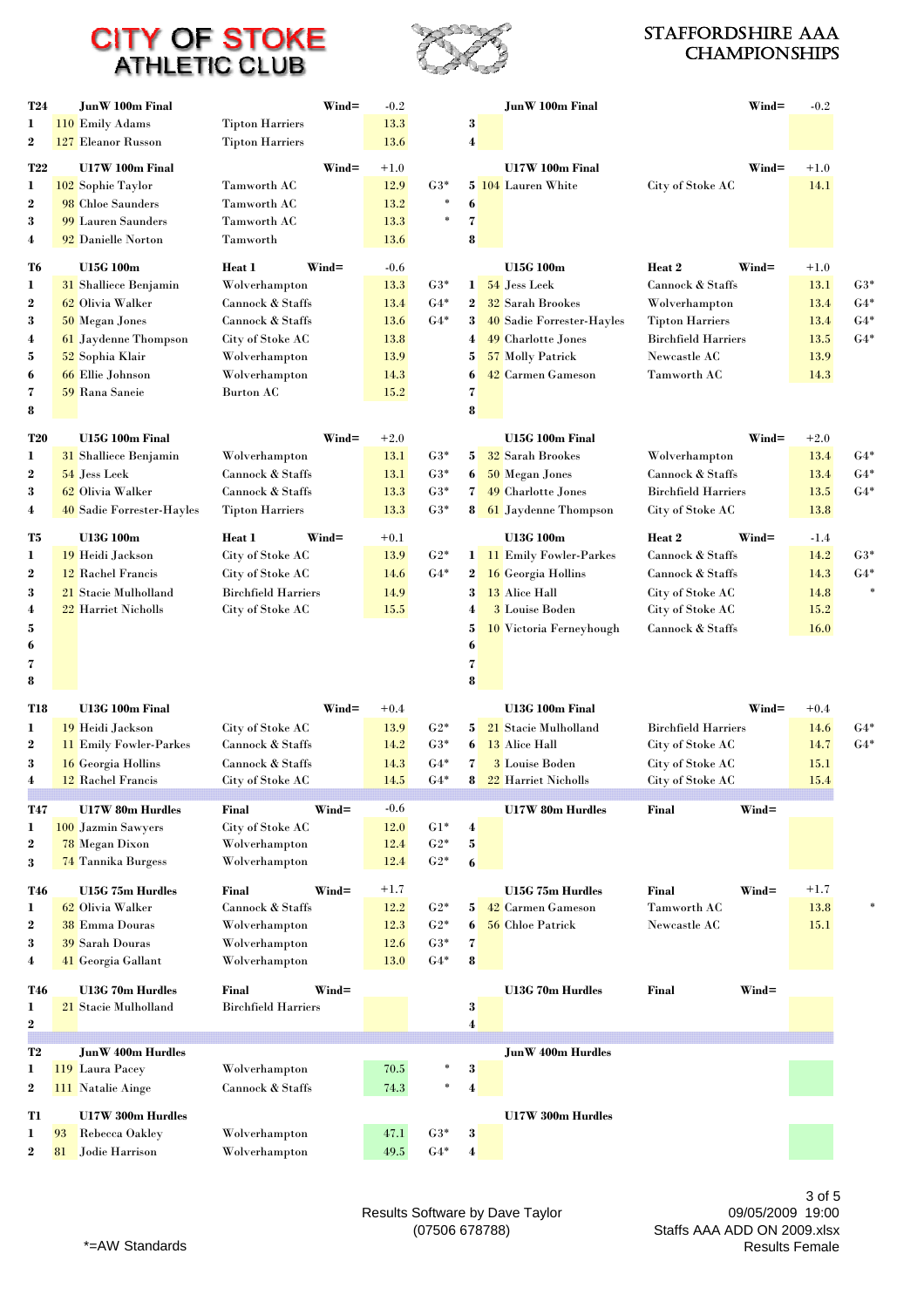

#### Staffordshire AAA **CHAMPIONSHIPS**

| <b>F37</b>            |            | <b>SenW</b> Hammer      |                            |       |       |                 | <b>SenW</b> Hammer    |                  |                 |
|-----------------------|------------|-------------------------|----------------------------|-------|-------|-----------------|-----------------------|------------------|-----------------|
| 1                     |            | 135 Jenny Cooper        | Wolverhampton              | 34.16 | $G4*$ | 3               |                       |                  |                 |
|                       |            |                         |                            |       |       |                 |                       |                  |                 |
| <b>F35</b>            |            | <b>SenW</b> Long Jump   | <b>Birchfield Harriers</b> |       | $C2*$ |                 | <b>SenW</b> Long Jump |                  |                 |
| 1<br>$\boldsymbol{2}$ |            | 141 Aimee Palmer        |                            | 5.58  |       | 3<br>4          |                       |                  |                 |
|                       |            |                         |                            |       |       |                 |                       |                  |                 |
| F34                   |            | <b>JunW</b> Long Jump   |                            |       |       |                 | <b>JunW</b> Long Jump |                  |                 |
| 1                     |            | 122 Isabel Rogers       | Cannock & Staffs           | 4.88  | $G4*$ | 3               |                       |                  |                 |
| $\boldsymbol{2}$      |            | 126 Amy Whitehurst      | Newcastle AC               | 4.01  | G4    | 4               |                       |                  |                 |
| <b>F33</b>            |            | U17W Long Jump          |                            |       |       |                 | <b>U17W</b> Long Jump |                  |                 |
| 1                     |            | 100 Jazmin Sawyers      | City of Stoke AC           | 5.59  | $G1*$ | 4               |                       |                  |                 |
| $\boldsymbol{2}$      | 78         | <b>Megan Dixon</b>      | Wolverhampton              | 4.82  | $G4*$ | $\bf{5}$        |                       |                  |                 |
| 3                     | 90         | Paige Machin            | City of Stoke AC           | 4.70  | $G4*$ | 6               |                       |                  |                 |
| F24                   |            | U15G Long Jump          |                            |       |       |                 | <b>U15G</b> Long Jump |                  |                 |
| 1                     | 33         | Nikita Campbell-Smith   | <b>Birchfield Harriers</b> | 5.20  | $G1*$ | 8 3 2           | Sarah Brookes         | Wolverhampton    | 4.11            |
| $\boldsymbol{2}$      | 39         | Sarah Douras            | Wolverhampton              | 4.97  | $G1*$ | 9 <sub>55</sub> | Kay Oakley            | Wolverhampton    | 4.10            |
| 3                     | 54         | <b>Jess Leek</b>        | Cannock & Staffs           | 4.88  | $C2*$ | <b>10 31</b>    | Shalliece Benjamin    | Wolverhampton    | 3.95            |
| 4                     | 50         | <b>Megan Jones</b>      | Cannock & Staffs           | 4.71  | $C3*$ | 11 35           | <b>Rachel Coneys</b>  | Burton AC        | 3.85            |
| 5                     | 41         | Georgia Gallant         | Wolverhampton              | 4.64  | $C3*$ | 12 66           | Ellie Johnson         | Wolverhampton    | 3.74            |
| $\mathbf{6}$          | 52<br>32   | Sophia Klair            | Wolverhampton              | 4.28  |       | <b>13 34</b>    | <b>Paige Campion</b>  | Wolverhampton    | 3.20            |
| 7                     |            | Sarah Brookes           | Wolverhampton              |       |       | 14              |                       |                  |                 |
| <b>F32</b>            |            | <b>U13G</b> Long Jump   |                            |       |       |                 | <b>U13G</b> Long Jump |                  |                 |
| 1                     | 12         | <b>Rachel Francis</b>   | City of Stoke AC           | 4.13  | $G3*$ | 54              | <b>Hannah Campion</b> | Wolverhampton    | 3.30            |
| $\boldsymbol{2}$      | 16         | Georgia Hollins         | Cannock & Staffs           | 3.98  | $G4*$ | 6 10            | Victoria Ferneyhough  | Cannock & Staffs | 3.19            |
| 3                     | 18         | Okot Ika-Oqua           | Wolverhampton              | 3.62  |       | 7               |                       |                  |                 |
| $\overline{4}$        | 3          | Louise Boden            | City of Stoke AC           | 3.55  |       | 8               |                       |                  |                 |
| F8                    |            | JunW High Jump          |                            |       |       |                 | <b>JunW</b> High Jump |                  |                 |
| $\mathbf{I}$          |            | 124 Gemma Smith         | Cannock & Staffs           | 1.50  | $G4*$ | $\bf{3}$        |                       |                  |                 |
| $\boldsymbol{2}$      |            | 113 Chloe Boulter       | Cannock & Staffs           | 1.50  | G4    | 4               |                       |                  |                 |
| F7                    |            | U17W High Jump          |                            |       |       |                 | U17W High Jump        |                  |                 |
| $\bf{I}$              | <b>100</b> | Jazmin Sawyers          | City of Stoke AC           | 1.60  | $C2*$ | 3 81            | Jodie Harrison        | Wolverhampton    | 1.45<br>$\star$ |
| $\boldsymbol{2}$      | 91         | Katie Mulholland        | <b>Birchfield Harriers</b> | 1.50  | $G4*$ | 4               |                       |                  |                 |
|                       |            |                         |                            |       |       |                 |                       |                  |                 |
| F6                    |            | U15G High Jump          |                            |       |       |                 | U15G High Jump        |                  |                 |
| 1                     | 38         | Emma Douras             | Wolverhampton              | 1.40  | $G4*$ |                 | 4 35 Rachel Coneys    | <b>Burton AC</b> | 1.30            |
| 2                     | 42         | <b>Carmen Gameson</b>   | Tamworth AC                | 1.40  |       | 5               |                       |                  |                 |
| 3                     | 59         | Rana Saneie             | <b>Burton AC</b>           | 1.30  |       | 6               |                       |                  |                 |
| F5                    |            | U13G High Jump          |                            |       |       |                 | <b>U13G High Jump</b> |                  |                 |
| 1                     | 12         | <b>Rachel Francis</b>   | City of Stoke AC           | 1.20  | $G4*$ | 3               |                       |                  |                 |
| $\boldsymbol{2}$      | 22         | <b>Harriet Nicholls</b> | City of Stoke AC           | 1.10  |       | 4               |                       |                  |                 |
| F14                   |            | SenW Javelin            |                            |       |       |                 | SenW Javelin          |                  |                 |
| 1                     |            | 130 Karen Addis         | <b>Midland Masters</b>     | 30.00 | $G4*$ | 3               |                       |                  |                 |
| $\boldsymbol{2}$      |            |                         |                            |       |       | 4               |                       |                  |                 |
| F14                   |            | <b>JunW</b> Javelin     |                            |       |       |                 | <b>JunW</b> Javelin   |                  |                 |
| 1                     |            | 114 Sally Claque        | Cannock & Staffs           | 28.80 | $G4*$ | 3               |                       |                  |                 |
| $\boldsymbol{2}$      |            | 120 Laura Radburn       | <b>Birchfield</b>          | 25.02 | $G4*$ | 4               |                       |                  |                 |
|                       |            |                         |                            |       |       |                 |                       |                  |                 |
| F14                   |            | <b>U17W</b> Javelin     |                            |       |       |                 | <b>U17W</b> Javelin   |                  |                 |
| 1                     | 72         | Sara Bobash             | Wolverhampton              | 28.85 | $G4*$ | 3               |                       |                  |                 |
| $\boldsymbol{2}$      |            |                         |                            |       |       | 4               |                       |                  |                 |
| F14                   |            | <b>U15G</b> Javelin     |                            |       |       |                 | <b>U15G</b> Javelin   |                  |                 |
| 1                     | 65         | Emma Claydon            | City of Stoke AC           | 27.65 | $C2*$ | 4 5 6           | <b>Chloe Patrick</b>  | Newcastle AC     | 17.75           |
| $\boldsymbol{2}$      |            | Lucy Heap               | Cannock & Staffs           | 23.96 | $C3*$ | 5               |                       |                  |                 |
|                       | 46         |                         |                            |       |       |                 |                       |                  |                 |

09/05/2009 19:00 Staffs AAA ADD ON 2009.xlsx Results Female

4 of 5

Results Software by Dave Taylor (07506 678788)